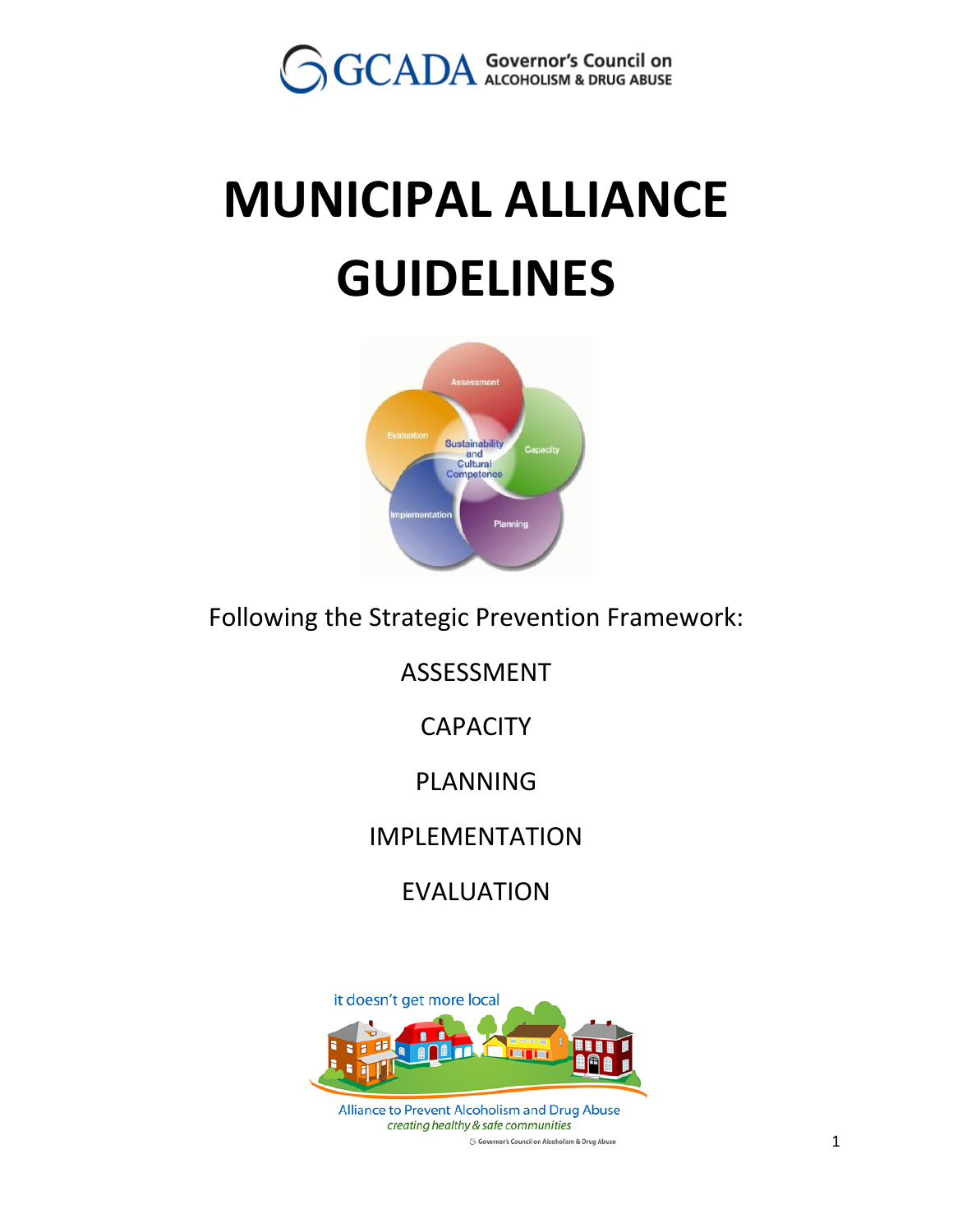

#### *<sup>U</sup>***MUNICIPAL ALLIANCE ASSESSMENT**

As the first step in the Strategic Prevention Framework, the assessment process involves the collection of data to define the problems, resources and readiness of a community to address needs and gaps in service. The assessment process involves the following four steps:

- 1. Create and maintain partnerships that will assist you throughout the assessment process.
	- This includes bringing key community stakeholders to the table.
- 2. Assess the community's substance abuse needs and resources.
	- Build on the community's history of providing substance abuse prevention resources.
	- Collect *qualitative* data from community forums, focus groups, listening sessions, key informant interviews, and surveys.
	- Collect *quantitative* data from various community partners and state resources.
	- Data sources selected must be retrievable in an updated form in the following time range:
		- Problem statement- data must be retrievable again in 5 years.
		- Root cause- data must be retrievable again in 2-4 years.
		- Local conditions- data must be retrievable again in 6 months-2 years.
- 3. Analyze the problems and community readiness.
	- Discuss the data in the context of emerging risk and protective factors. This also includes reviewing personal and environmental causes contributing to the community problem.
	- Ensure that the data is triangulated for the greatest credibility. According to Purdue University, "Data triangulation is when a piece of data, a finding, or a generalization is able to be verified with several different research methods. This helps add to your credibility and makes your findings stronger." (Retrieved from <http://owl.english.purdue.edu/owl/resource/559/09/>*on March 25, 2013*). Having multiple qualitative and quantitative data sources to support your findings will ensure a more accurate picture of the community's needs.

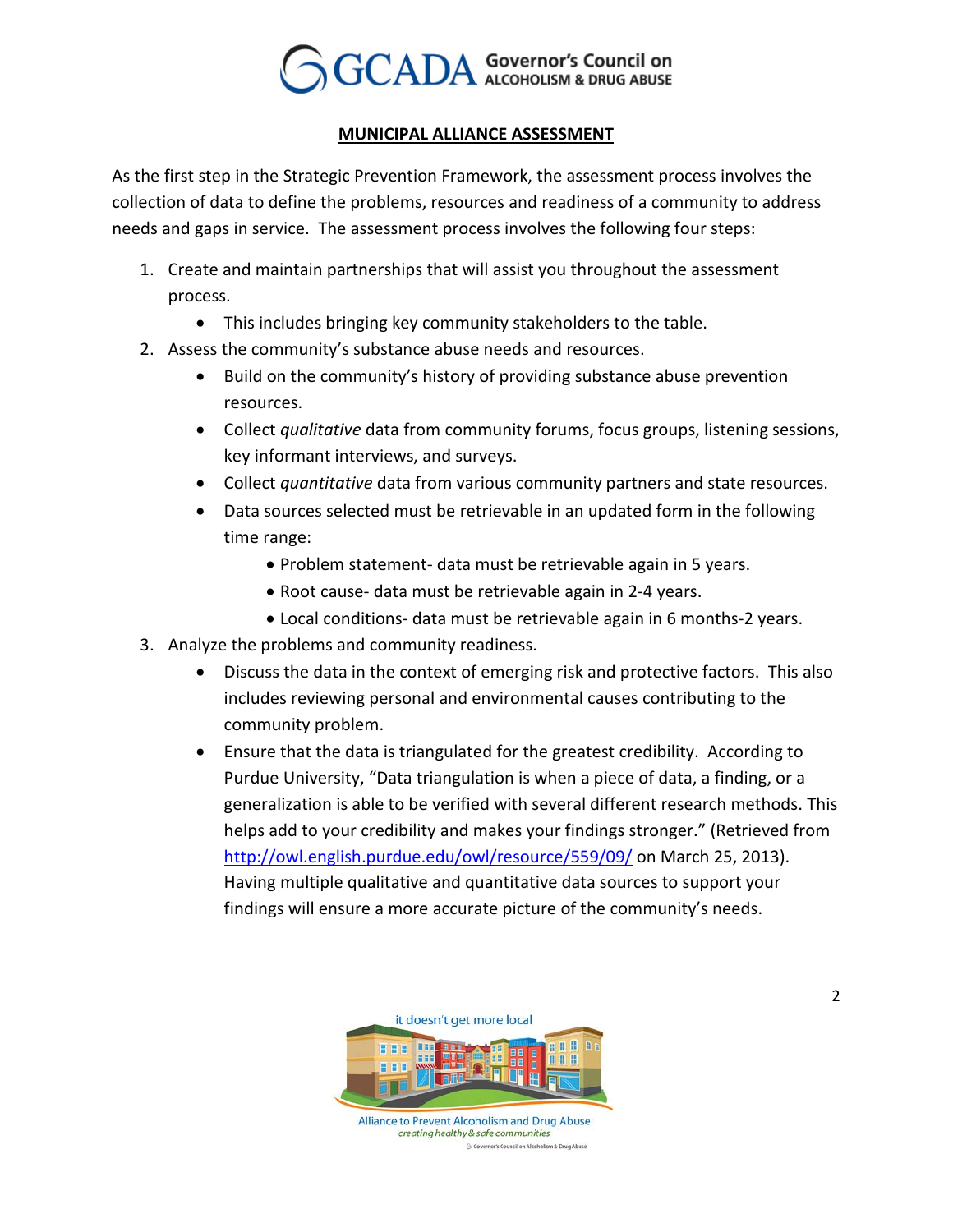- Prioritize the problems based on the level of need substantiated through strong data as well as the community's readiness to take on the problem. The following questions can assist you in the prioritization process:
	- Are other local or county groups working on this issue? If so, who are they and will they become a partner?
	- Are local data sources available to get information?
	- How can the Municipal Alliance get access to data?
	- If there are no existing data sources, is the Municipal Alliance willing to utilize resources to conduct firsthand data collection such as interviewing key people and conducting focus groups?
	- Can the Municipal Alliance get data that covers the grant cycle in a timely fashion?
	- Is the problem related to substance abuse?
- 4. Develop a logic model as a framework for community change.
	- As a requisite for funding, each Municipal Alliance is required to complete one logic model. Only one logic model per Municipal Alliance will be accepted by GCADA. This logic model will be used as the basis for developing the Municipal Alliance's interventions.
	- There are four priorities that the Municipal Alliances must choose from. These priorities were determined through the analysis of statewide data by the Division of Mental Health and Addiction Services Prevention Planning Committee which supported the identification of the following four priorities:
		- Reduce Problem Drinking/Binge Drinking/Underage Drinking
		- Reduce the Use of Illegal Substances
		- Reduce Medication Misuse
		- Reduce the Use of New and Emerging Drugs of Abuse
	- The priorities mentioned above are not to be confused with the development of a problem statement. The problem statement must correlate to the priority by providing a more clear statement of how the priority is manifesting in the community. The logic model framework provided by GCADA allows for the identification of one problem statement, up to two root causes, and up to six local conditions.

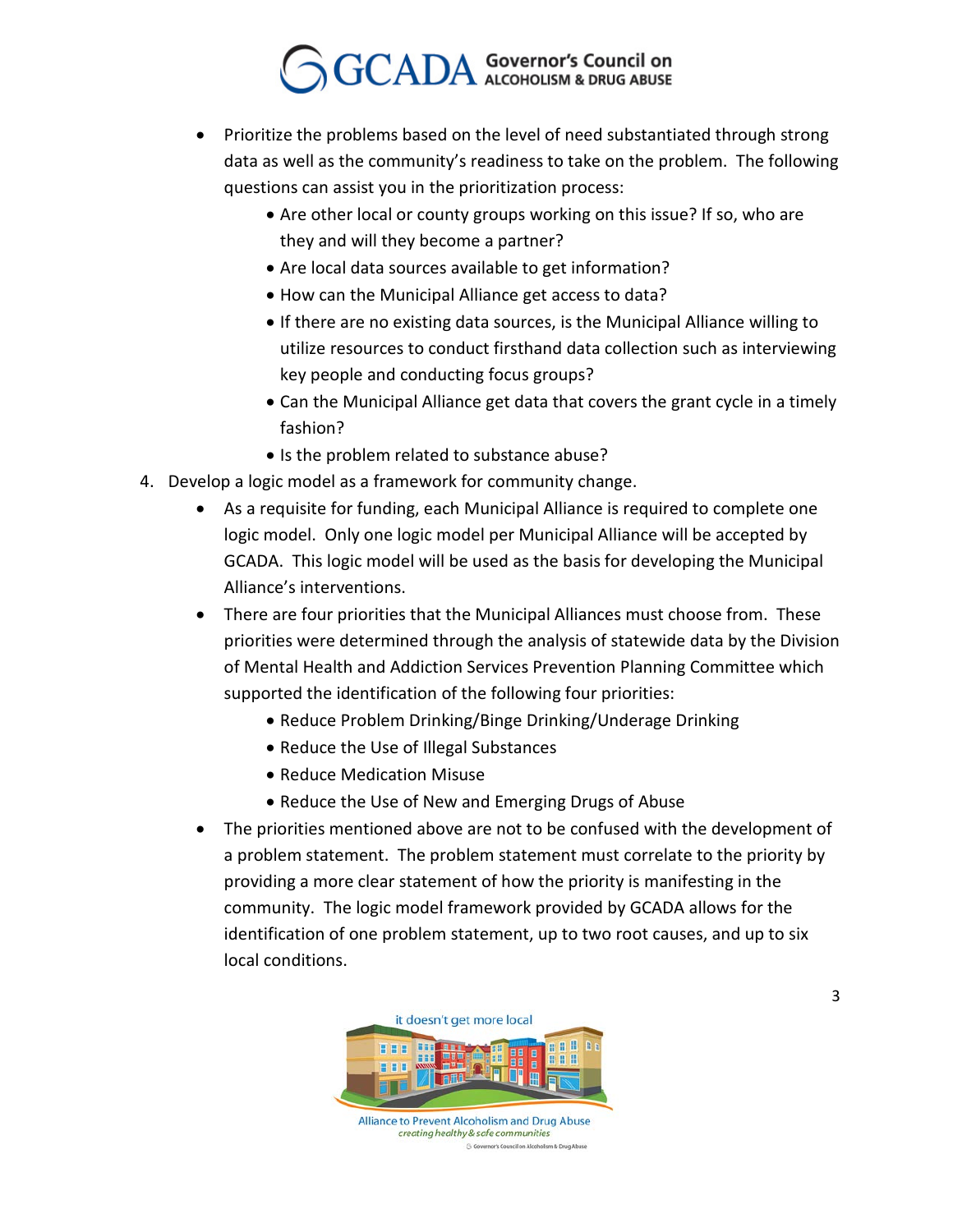

#### **Logic Model Development**

#### *Identifying a problem statement*

Through the data analysis process, the Municipal Alliance has identified problem areas in its community. Now the time has come to determine which problem the community is going to address by utilizing the following criteria:

- Only identify one problem that the Municipal Alliance will address.
- Do not place blame.
- Do not identify specific solutions in the problem statement.
- Define the problem by the behaviors and conditions that affect it.
- Ensure the problem is specific enough to be measureable.
- Ensure that the community concerns discussed through the analysis are reflected.

#### *Identifying the root cause*

- Understanding the cause of the symptoms is the next step in completing the logic model by asking, "But why?". This is where the Municipal Alliance will brainstorm why the problem is occurring.
- The logic model will allow for up to two root causes to be identified from the following risk factors:
	- o Availability/Access o Peer Influence
	- o Community Norms o Price
	- o Low Enforcement o Promotion
	- o Low Perception of Risk o Social Norms
- 
- 
- 
- - o Parental Attitudes Favorable to Use

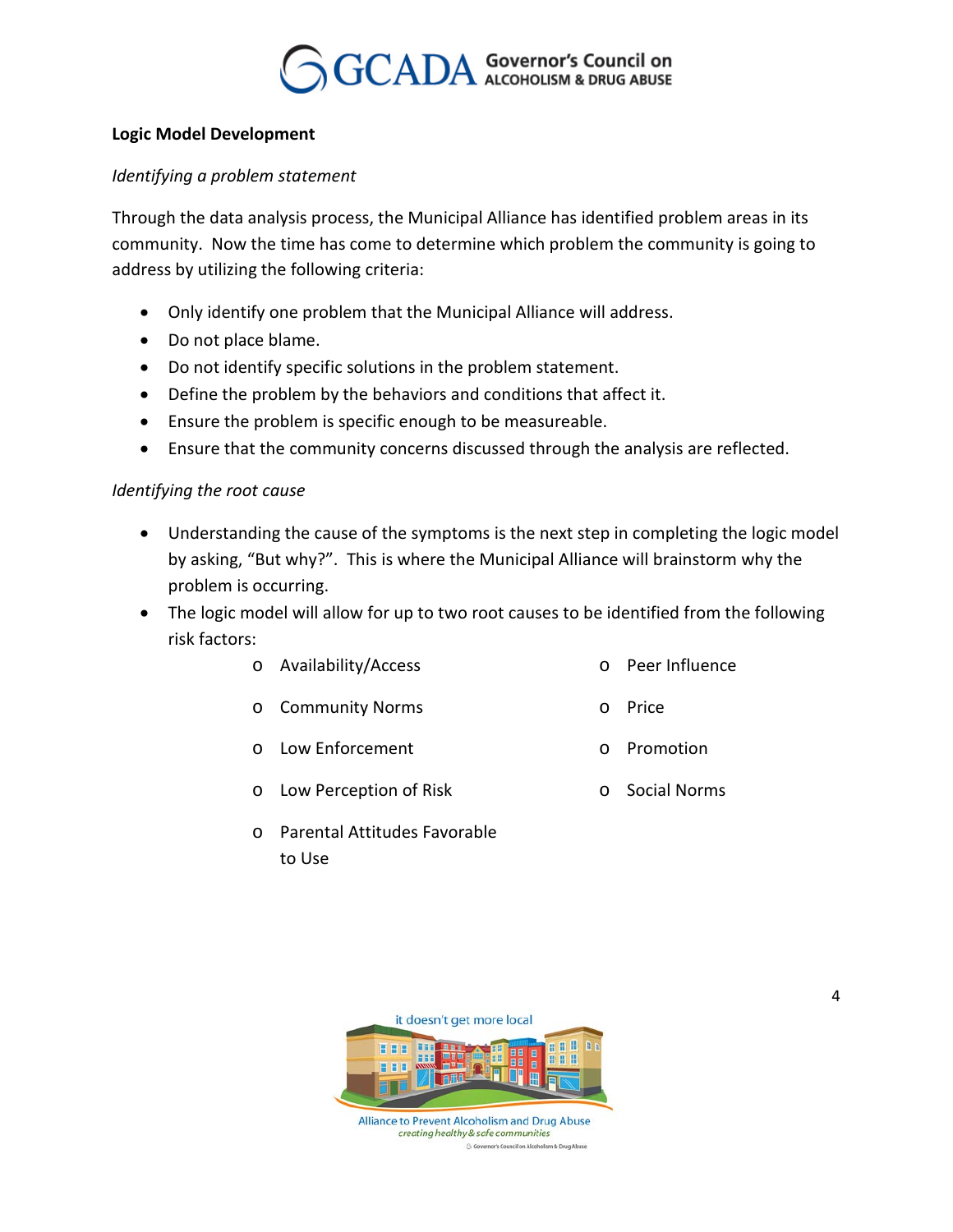#### *Identifying the local conditions*

- By asking the question "But why here?", the Municipal Alliance will identify and address how the root cause is manifesting in the community. Local conditions are very specific and are tangible areas that one can capture in a photograph.
- The logic model will allow for up to six local conditions to be identified.
- Once the local conditions are identified, they must be correlated back to the root causes that they address. Each local condition can only target one root cause. However, each root cause may have multiple unique local conditions (up to six). Under each root cause is a box titled, "LC" where the numbers of the identified local conditions will be placed. Please see the example provided for details.

#### **Cultural Competence**

A Municipal Alliance has much to gain by committing to increase its cultural competence. An Alliance's ability to communicate effectively within a diverse cultural environment brings new perspectives, ideas and strategies to the table and can deepen trust and cooperation among community members. An authentic community assessment validates indigenous knowledge and includes feedback and involvement of those who are most affected by the problem. Culturally competent Alliances are more likely to be effective Alliances. (CADCA's Coalition Institute- Assessment Primer: Analyzing the Community, Identifying Problems, and Setting Goals, 2010)

#### **Sustainability**

Sustainability goes well beyond finding funding sources to support a community's prevention efforts. Sustainability is a process, not a result, denoting action, not maintaining the status quo. Your Municipal Alliance is the backbone of your prevention efforts, and needs to be tended to. Building a strong coalition infrastructure to support prevention initiative is crucial. Sustaining the interest of coalition members over time means working on current problems and continuing to collect and assess current data and trends in the community. Working toward sustainability as you progress through each phase of the Strategic Prevention Framework takes a lot of intentional effort but is well worth the effort, and can make all the difference in the success of your efforts. (CADCA's Coalition Institute- Assessment Primer: Analyzing the Community, Identifying Problems, and Setting Goals, 2010)

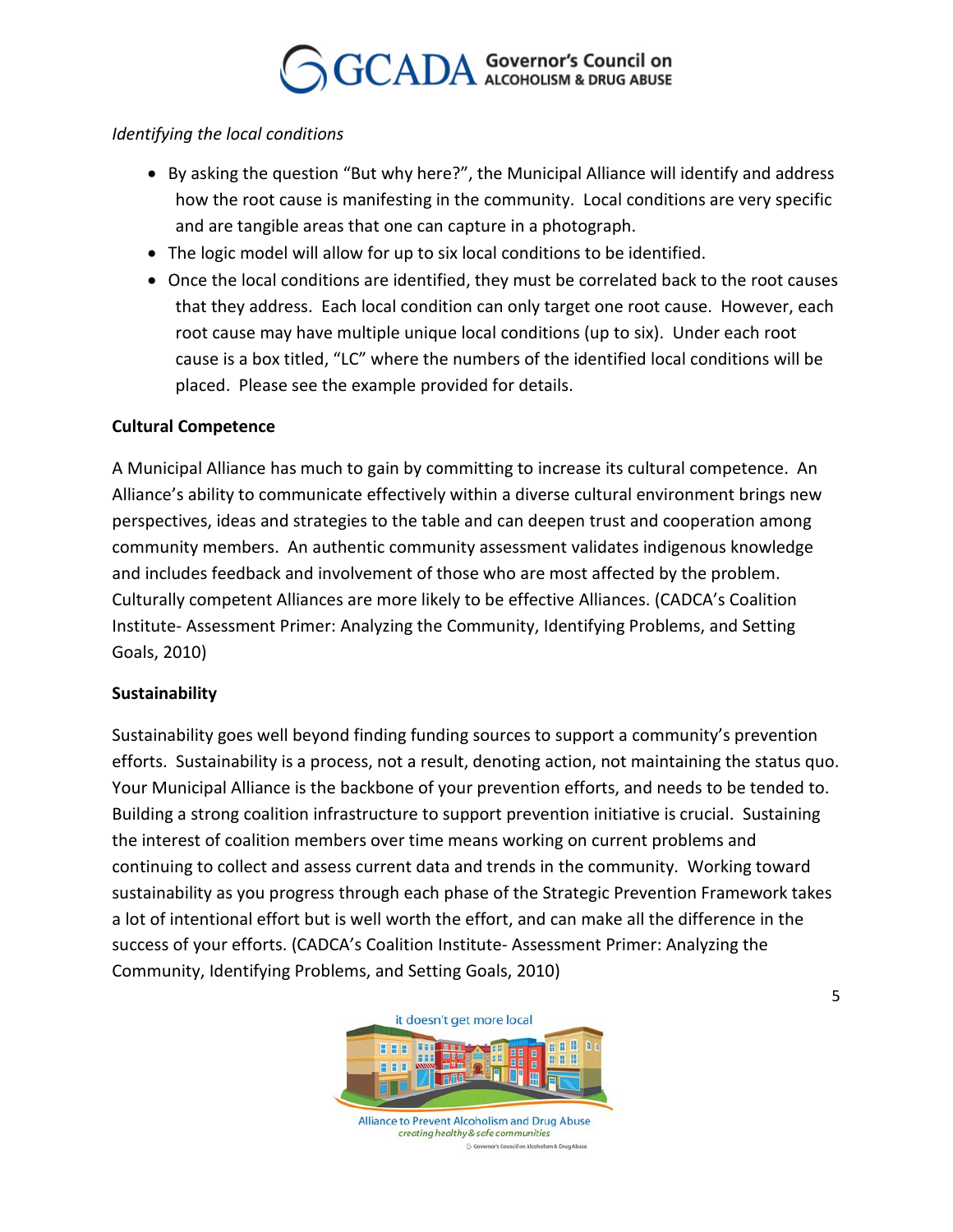

#### *<sup>U</sup>***MUNICIPAL ALLIANCE CAPACITY**

#### **What is Capacity?**

According to Substance Abuse and Mental Health Services Association (SAMHSA) *Strategic Prevention Framework (SPF),* "capacity refers to the various types and levels of resources available to establish and maintain a community prevention system that can identify and respond to community needs." While this definition focuses on resources, the SPF goes on to state that capacity also depends on the readiness of both the organization and the broader community to actually commit their resources to addressing the identified problem(s). <sup>1</sup>

A resource which is at the center of the Municipal Alliance Program is the Municipal Alliance Committee (MAC). The committee is both the driving force behind the Municipal Alliance programs and activities as well as an organization that fosters a supportive and collaborative relationship with other community ATOD prevention partners.

The mission<sup>\*</sup> of the Municipal Alliance to be a "mechanism for implementing policies to reduce alcoholism and drug abuse (and) support appropriate county and municipalbased alcohol and drug abuse education and public awareness activities" (NJSA 26:BB-7a) requires that the committee membership is diverse and broad enough to collectively 1) possess a thorough knowledge of the substance abuse needs and resources of the community, 2) recruit and recognize community volunteers, 3) develop and maintain community partnerships, and 4) successfully implement prevention strategies to meet its goals.

Throughout the history of the Municipal Alliance program the Committee's goals and objectives have been to provide successful prevention programs and public awareness activities. Beginning with the new cycle, the committee will incorporate environmental strategies into the prevention plan. Implementing environmental strategies will affect the current structure of the Municipal Alliance Committee.

*"Implementing environmental strategies requires more community involvement than individual strategies and requires participation of those most affected for crafting and carrying out* 

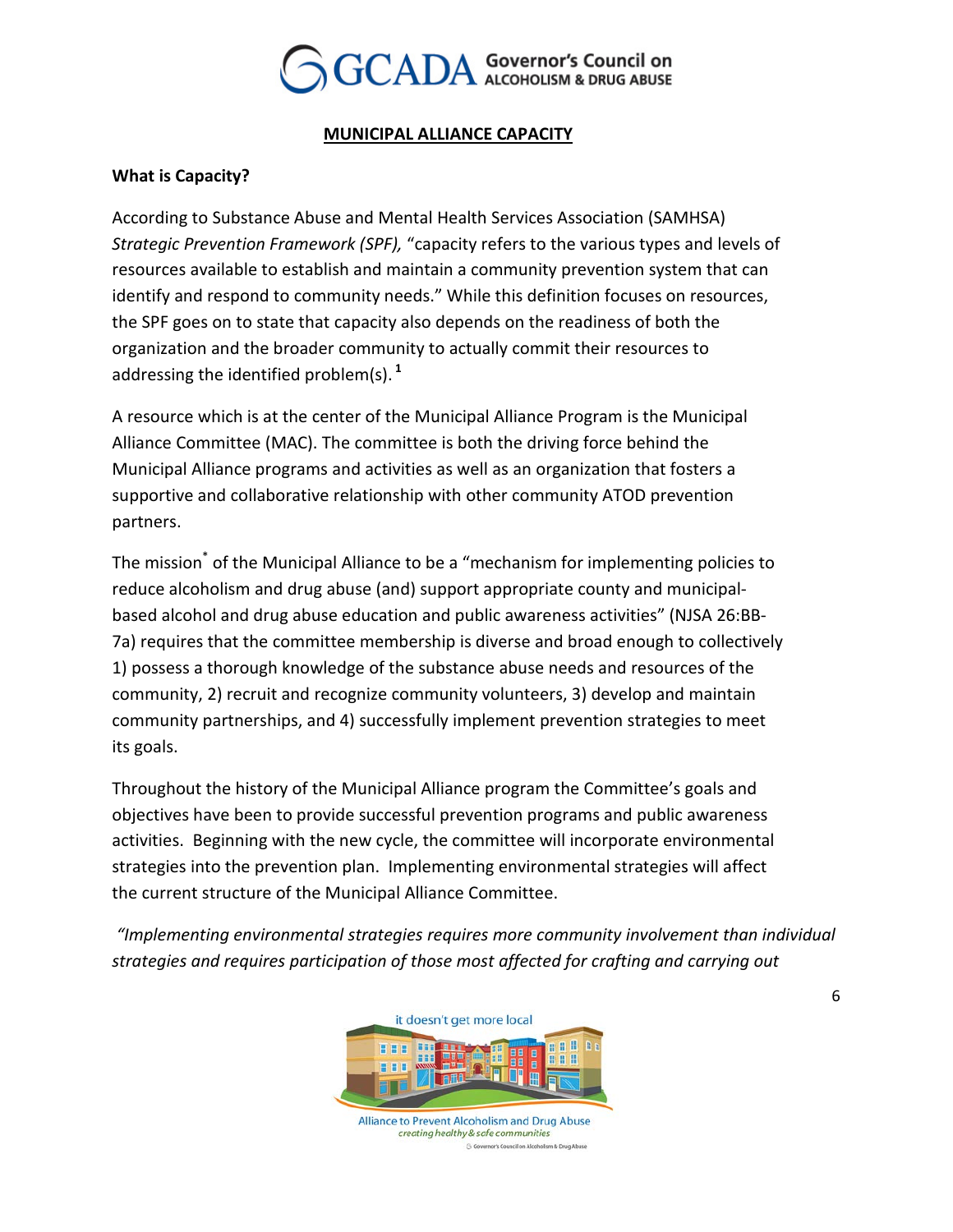*solutions…the strategies and tactics needed to bring about environmental change differ from those required to select and implement programs for individuals."<sup>P</sup> 2*

The structure and make-up of Municipal Alliance Committee is dynamic. It is formed and developed over time and open to growth and change to best reflect the needs and characteristics of the community.

\* See Community Anti-Drug Coalitions of America "*Capacity Primer*" p. 12-18

#### **Municipal Alliance Committee**

For participation in the Alliance Network to Prevent Alcoholism and Drug Abuse, the governing body of a municipality must appoint a Municipal Alliance Committee (MAC), or join with one or more municipalities to form an Alliance consortium to which they appoint municipal representatives. The heart of each community's local prevention effort is its grass roots volunteers and representatives that form a broad based community coalition called the Municipal Alliance Committee (MAC). This committee brings together representatives from government agencies, public and nonpublic schools, health care organizations, law enforcement agencies, business and civic groups, parents, youth and the community at large. The MAC is responsible for overseeing the Strategic Prevention Framework process in their community. Membership on a MAC must include broad representation from the local community to make and influence change. Membership (Form 3) should include, but is not limited to:

- 1. Mayor and/or members of the governing body (or designee);
- 2. The chief of police (or designee) and other Law Enforcement agencies
- 3. School District Administrative Staff and/or School Board Member
- 4. Student assistance coordinator or other student support services staff member;
- 5. A representative of the Parent-Teacher Association or other home-school association;
- 6. Parents and/or Guardians
- 7. A representative from Youth Servicing Organizations
- 8. A representative of the Chamber of Commerce or Local Business;



Alliance to Prevent Alcoholism and Drug Abuse creating healthy & safe communities G Go nor's Council on Alcoholism & Drug Abus

7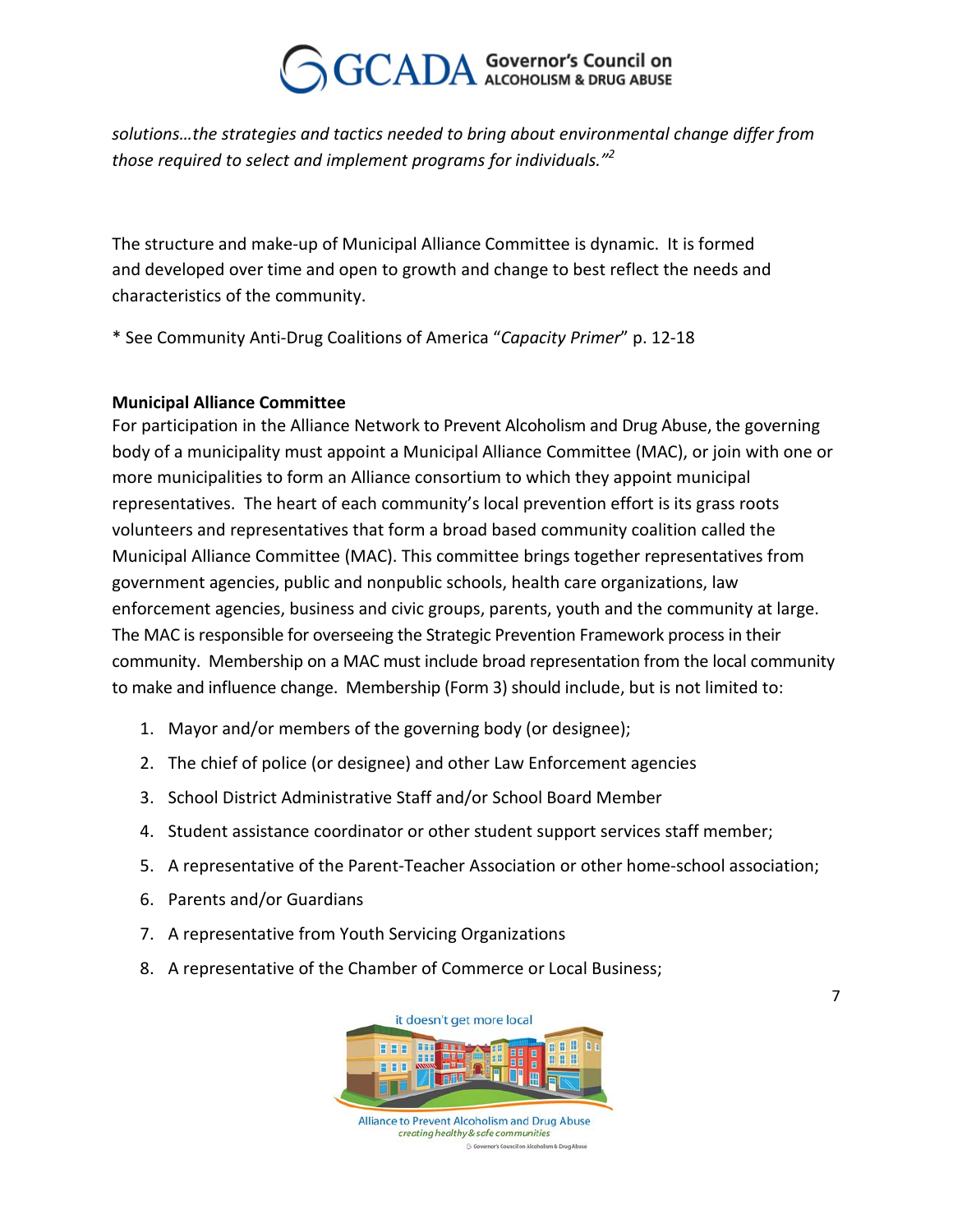- 9. Representatives of local civic or volunteer groups.
- 10. Representatives of local faith-based organizations;
- 11. Private citizens with interest or experience in issues concerning alcohol or drug abuse, addiction or juvenile delinquency.
- 12. Youth representatives.
- 13. Older Adult Representative.
- 14. Individuals who have been affected by alcoholism or drug abuse, including individuals who have been directly affected by their own, or family's member's abuse or addictions;
- 15. Health and Human Service Agencies/Professionals; especially health care professionals including pharmacists, physicians or therapists, etc.
- 16. Representatives of the local communications media; or Public Relations
- 17. Representatives of public and private organizations involved in the prevention or

treatment of alcoholism and drug abuse and/or the Regional Coalition.

There is no limitation on the number of members who may be appointed to the MAC. However, it is required that there is broad representation from across the community in order to ensure representative programming, sustainability and cultural competency. The membership of the MAC should represent the cultural composition of the community. The committee should include members who have the skills, knowledge and resources the Alliance needs\*. A complete list of MAC members, with their addresses and email addresses, must be annually provided to the GCADA as part of the strategic planning process.

#### **Residency Requirements, Terms and Appointment/Election of Officers**

At a minimum, fifty percent of the members must reside in the municipality. Members must be appointed for specific terms. Officers may either be appointed by the governing body or elected by the Committee, whichever method the municipality chooses.

Every Alliance must have a Chairperson who is different than the Alliance Coordinator. The Chairperson is responsible for running Alliance Committee meetings and for providing leadership through the Alliance committee to formulate local policies and procedures. The Alliance Coordinator is responsible for the administrative duties of the of the Alliance such as

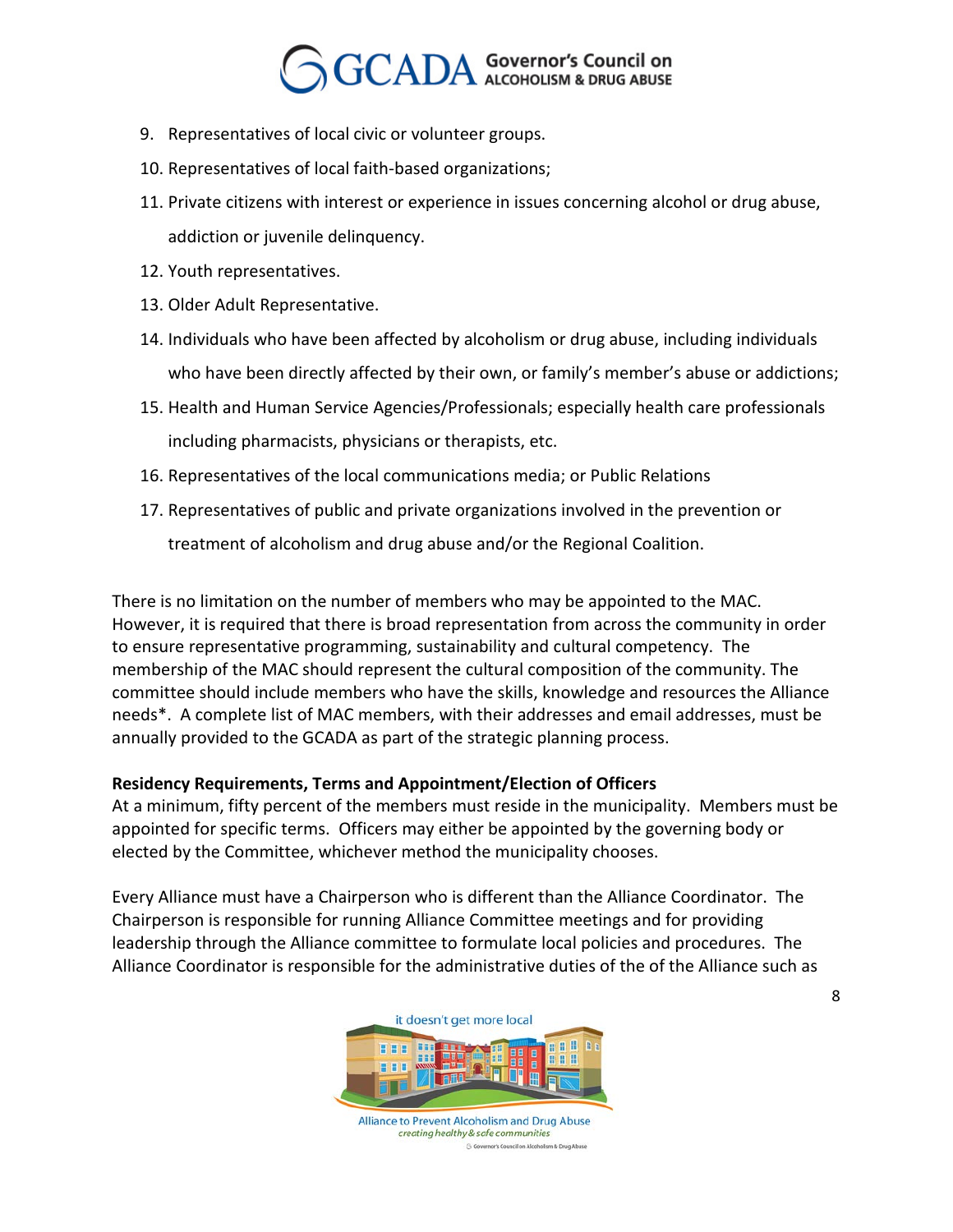completing required reports and applications for alliance funding, scheduling consults and providing support to the Municipal Alliance Committee (a Municipal Alliance Coordinator job description is on file in the municipality). The Chairperson is a voting member of the committee; the Coordinator is not a voting member.

#### **Establishing the Municipal Alliance and Meeting Requirements**

MACs must be established by municipal ordinance or resolution, and the committee must adopt bylaws. If a municipality chooses to use resolutions they must be adopted annually in order to be in effect. At a minimum, Committee meetings must be held quarterly. MACs must operate in full compliance with the State's open public meetings laws. There must be public notice of MAC meetings. Minutes must be kept of all Committee meetings, and a quorum of Committee members is required for action to be taken by the Committee (e.g., approval of plan or modifications). A quorum is 50 percent of the official Committee membership plus one.*<sup>S</sup>*

#### **Conflict of Interest**

A conflict of interest may exist if a MAC member can reasonably expect that their conduct will directly result in a personal or financial benefit to themselves, their family members, business associates, employers, or to businesses that the member represents. In situations where a conflict of interest may exist, the MAC member must recuse him or herself. Recusal means that the individual is not participating in deliberations or debates, making recommendations, giving advice, considering findings, voting or in any other way assuming responsibility for or participating in any aspect of the decision making regarding the matter. Consultants or providers who are directly or indirectly involved in providing prevention services to the Municipal Alliance are also subject to the recusal requirement.

#### **Municipal Alliance Committee Functions**

The Municipal Alliance Committee is responsible for:

A. Creating a coalition of community leaders, private citizens, and representatives of public and private education, health and human service agencies who will make a comprehensive and coordinated effort to promote and support community-wide drug and alcohol prevention, education, public awareness, environmental programs and related activities.

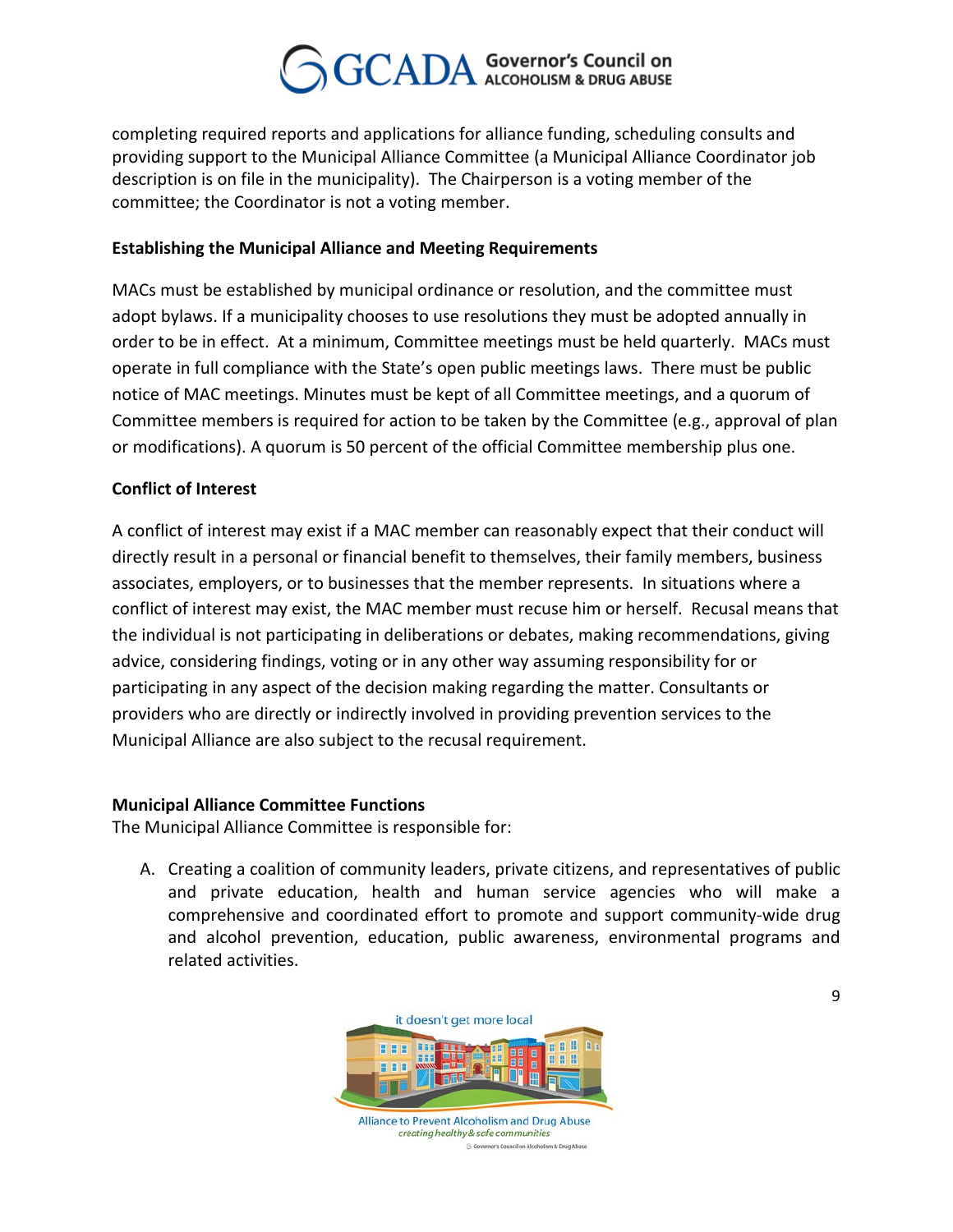

- B. Implementing the Strategic Prevention Framework in order to perform local assessments, build local prevention capacity, plan and implement effective community strategies and programs, and evaluate the MAC's efforts for outcomes that includes:
	- 1. Conducting an assessment of their community to determine the needs of the community in regard to drug, alcohol and prevention issues;
	- 2. Identifying existing strategies, programs, services, activities and resources designed to prevent and reduce alcoholism and drug abuse;
	- 3. Developing a logic model which includes *Problem Statement, Root Cause*, and *Local Conditions* to prioritize the needs of the community;
	- 4. Implementing documented evidence-based programs, practice-based programs, and environmental strategies at the municipal level which have been demonstrated to be effective or participating in regionally developed programs that accomplish the purpose of the Municipal Alliance effort;
	- 5. Establishing an evaluation process to measure the outcome of programs and practices in order to understand their effectiveness and identify needed changes; evaluation findings should serve as key factors at each step of the Strategic Prevention Framework;
- C. Assisting any programs specifically developed for the prevention of delinquency, teen pregnancy, truancy and school drop out to acquire alcoholism and drug abuse prevention resources, such as educational and awareness information.
- D. Assisting the municipality in acquiring funds for Municipal Alliance programs, including the establishment of a permanent, standing subcommittee on fundraising.
- E. Support, collaborate, and promote local ATOD prevention efforts involving schools, law enforcement, business and civic groups and other community organizations.
- F. Collaborating with local school districts, charter schools and nonpublic schools in the review of their K-12 comprehensive programs for alcohol, tobacco and other drug abuse

it doesn't get more local Alliance to Prevent Alcoholism and Drug Abuse

> creating healthy & safe communities G Go .<br>mor's Council on Alcoholism & Drug Abus

10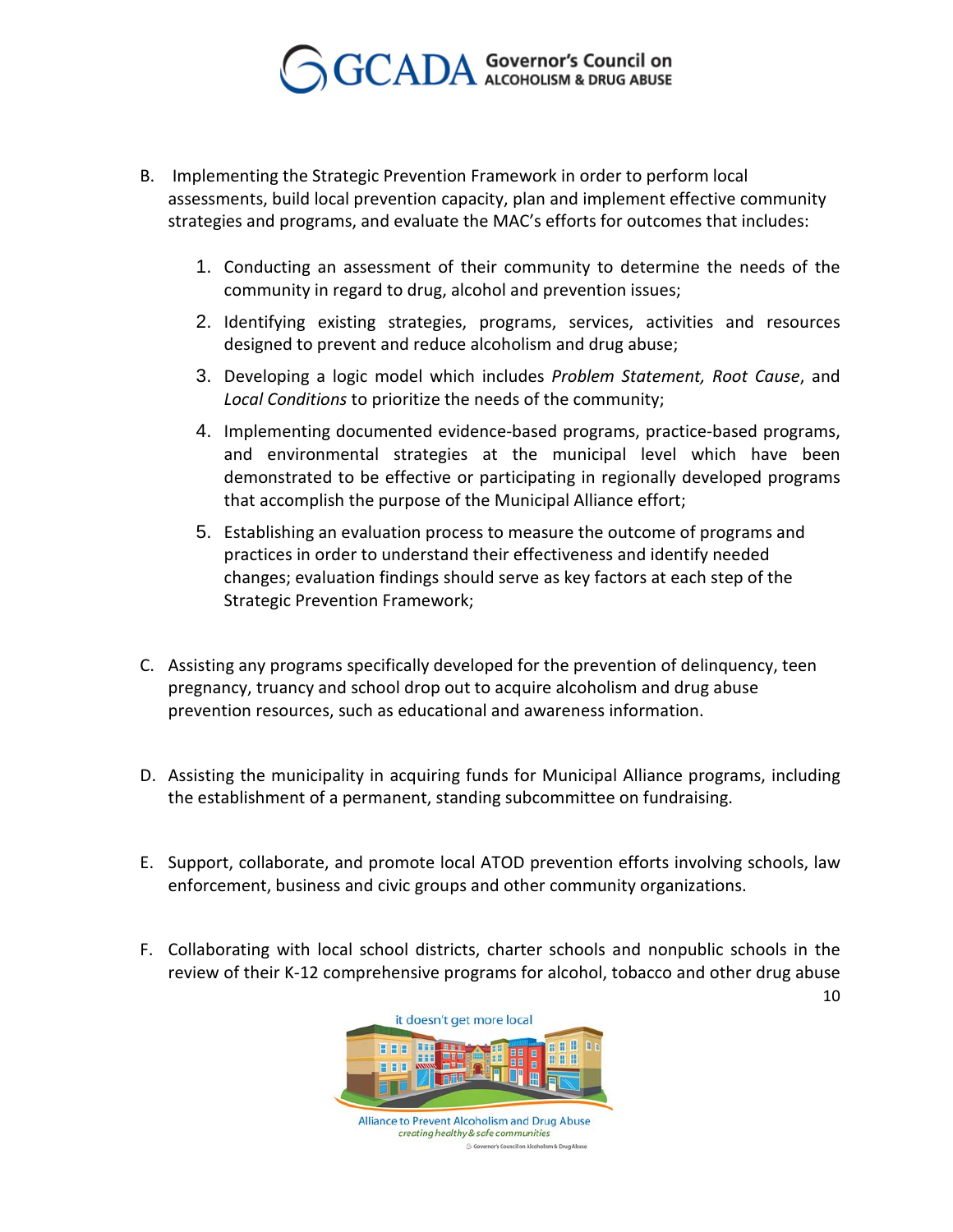prevention, intervention, referral for evaluation, referral for treatment and continuity of care, pursuant to the requirements at *N.J.S.A.* 18A:40A-1 *et seq.* and *N.J.A.C*. 6A:16-3, which can be found at <http://www.state.nj.us/education/code/current/>.

G. Completing the MAC capacity assessment tool to evaluate and help strengthen the current capacity of the Municipal Alliance (Form 5).

### **Cultural Competency**<sup>3</sup>

Cultural Competency must be incorporated throughout implementation of the Strategic Prevention Framework (SPF) process. The U.S. Department of Health and Human Services defines

cultural competence as a "set of behaviors, attitudes and policies that come together in a system, agency or program or among individuals, enabling them to function effectively in diverse cultural

interactions and similarities within, among and between groups."<sup>4</sup>

Sample methods to incorporate and promote Cultural Competency into Capacity:

- Know the history and current cultural make-up of the community.
- Include broad representation from across the community on the Municipal Alliance Committee to ensure the cultural composition of the community is represented.
- Include cultural sub-groups in all aspects of the SPF (i.e. assessment, planning, implementation, evaluation, etc.) to insure cultural relevance.
- Provide opportunities for Cultural Competency training to members of the committee and prevention partners.

#### **Sustainability**

Sustainability is the likelihood of a strategy *(or program or committee)* to continue over a period of time, especially after specific funding ends. <sup>5</sup>

Sample methods to incorporate and promote Sustainability into *Capacity*:



creating healthy & safe communities GG nor's Council on Alcoholism & Drug Abus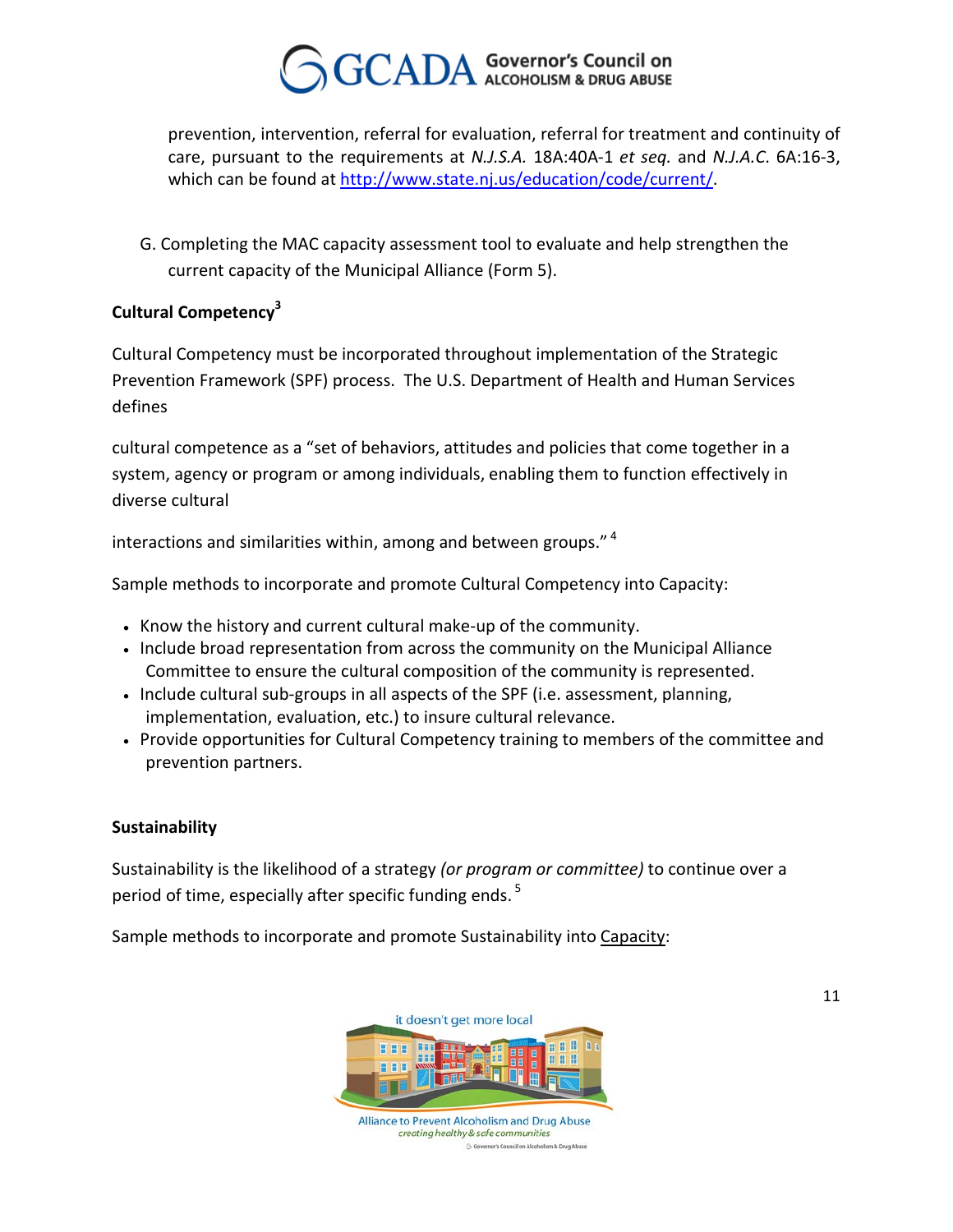- Build-up broad stakeholder representation on the Municipal Alliance Committee to garner support from the community.
- Complete Community Resource Directories to provide service information to the community and build community partnerships.
- Recognize Committee and Community prevention supporters on an annual basis.
- Track outcomes and provide current ATOD information to community partners.
- Support, collaborate, and promote local ATOD prevention efforts in the community.

<sup>1, 3</sup> New Jersey Regional Workshop, *"What is Strategic Prevention Framework"* August, 2008 Center for Substance Abuse Prevention (CSAP), Northeast Center for the Application of Prevention Technologies (CAPT).

<sup>2</sup> <u>The Coalition Impact: Environmental Prevention Strategies</u>, Pages 14-15; Community Anti-Drug Coalitions of America

<sup>4, 5</sup>Cultural Competence Primer: Incorporating Cultural Competence into Your Comprehensive *Plan, Page 11 and Glossary; Community Anti-Drug Coalitions of America* 

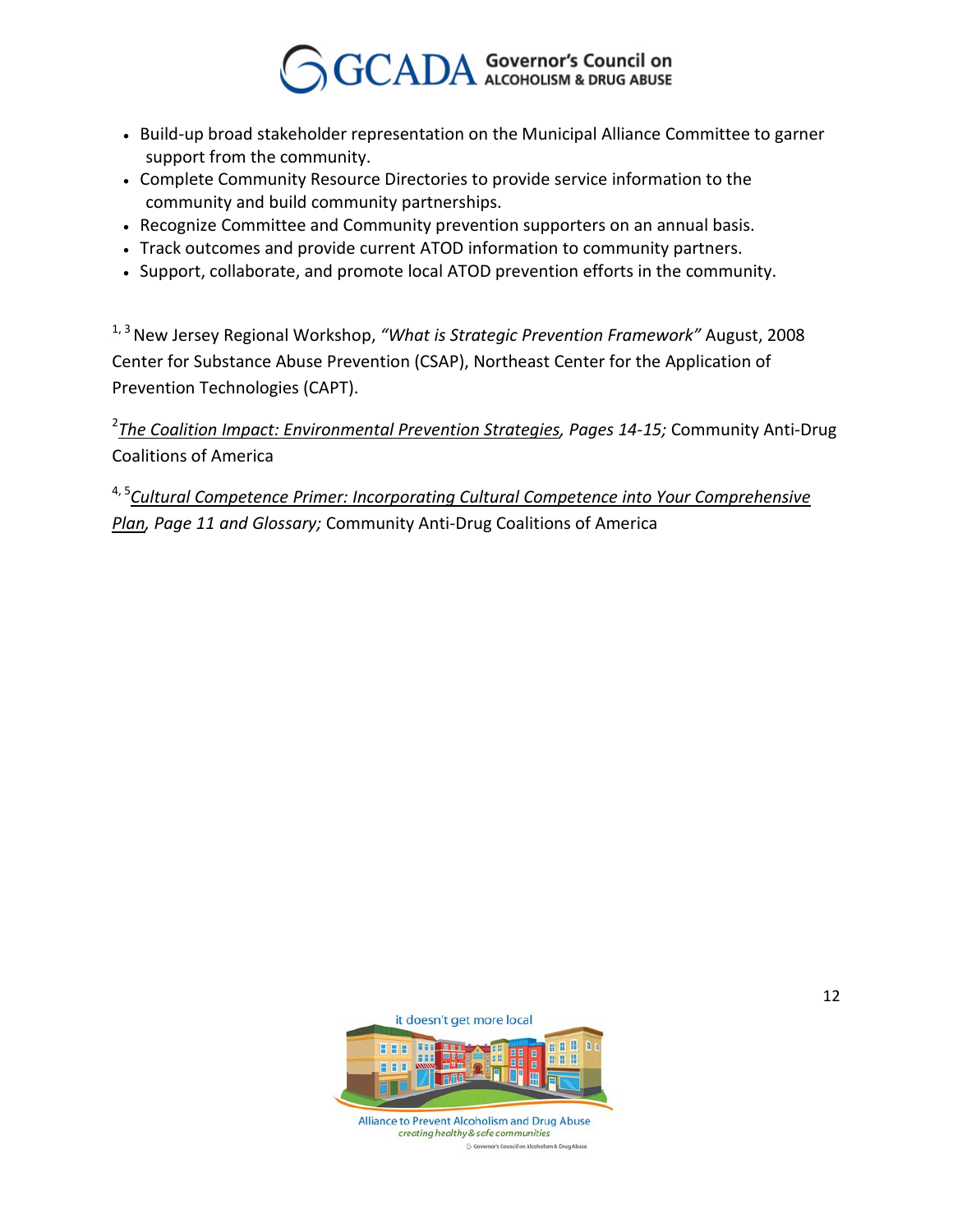

#### *<sup>U</sup>***MUNICIPAL ALLIANCE PLANNING**

Planning is a process of developing a logical sequence of strategies and steps leading to community-level alcohol and other drug reduction outcomes that move alliances closer to achieving their vision for healthier communities.

While there is no one perfect planning process model here are a few key tips to help:

- Build a broad base of community support first
- Your alliance and its planning process should be inclusive & culturally diverse
- The process should be open to everyone who is interested
- Active citizen participation is vital
- Strength is not solely in numbers
- Everyone doesn't need to be involved in every part of the planning process, but everyone should have an opportunity for input
- Establish clear expectations for each person's role
- Gather consensus at each step of the process
- Engage volunteers so everyone benefits from the process
- Members should feel that they are making a difference
- Members should be out in the community getting people excited about the upcoming plan
- Be sure to document progress

#### **Municipal Alliance Strategic Planning Process**

\_\_\_\_\_\_\_\_\_\_\_\_\_\_\_\_\_\_\_\_\_\_\_\_\_\_\_\_\_\_\_\_\_\_\_\_\_\_\_\_\_

1. Create/revisit your Vision (Form 2) —the dream—how your community will be when all the outcomes are met

- Understood & shared by the community
- Comprehensive enough to encompass diverse local perspectives
- Inspiring & uplifting to everyone involved in the effort
- Easy to communicate (short enough to fit on a t-shirt)
- Example: Alcohol & drug-free community



creating healthy & safe communities G Go .<br>mor's Council on Alcoholism & Drug Abus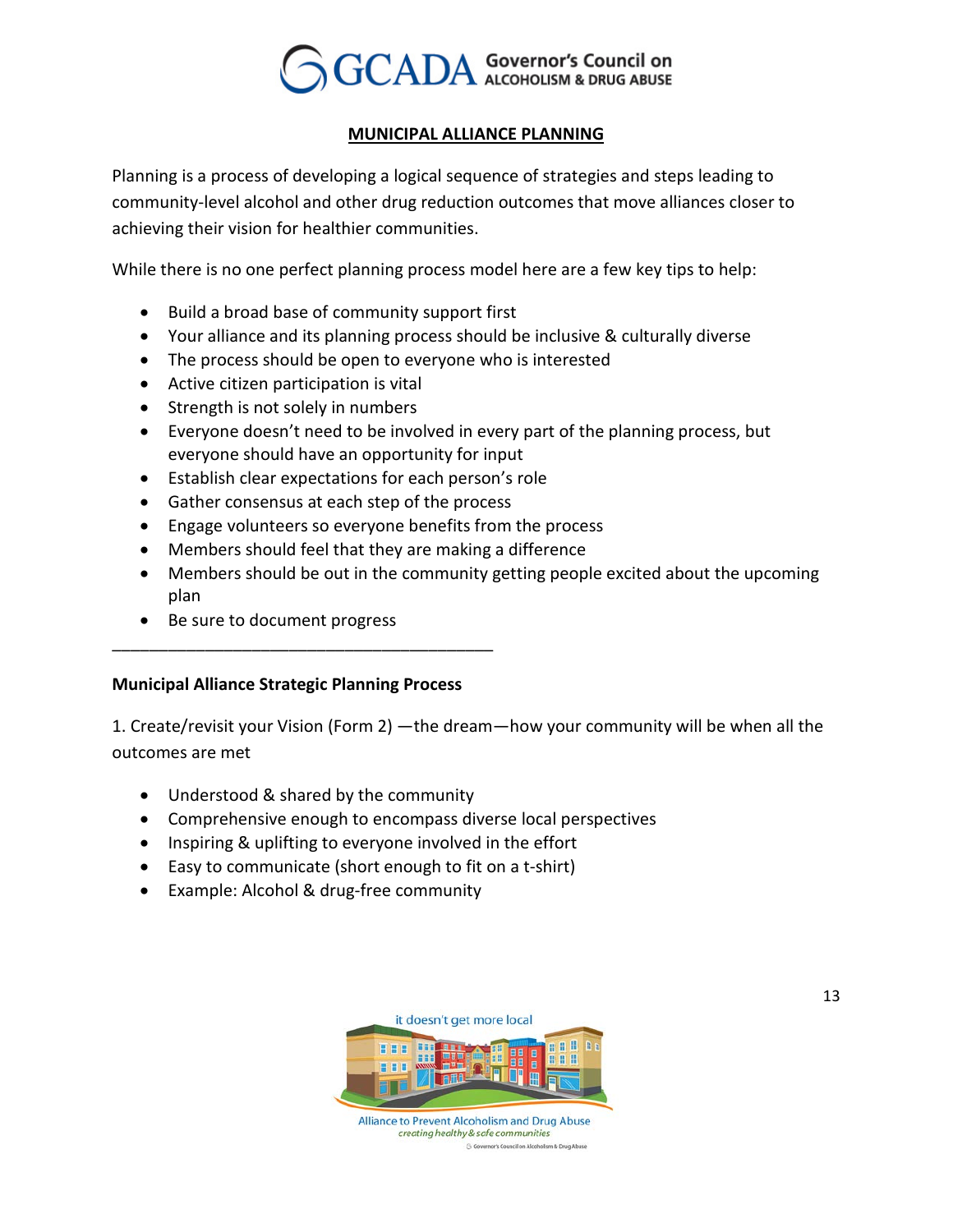- 2. Create/revisit your Mission (Form 2) —what are you trying to accomplish & why
	- More concrete & more action-oriented than the vision
	- Gives a suggestion of what you might do to fix the problem
	- Concise, outcome oriented, and inclusive
	- Example: To develop an alcohol & drug-free community through collaborative planning, community action, and policy advocacy

3. Develop your Alliance Action Plans (Form 7) based on your Logic Model —what kind / how much change do you want to see

- Develop a goal statement for each root cause
	- o The goal explains what the community wishes to accomplish or change about the root cause. It sets direction for the intermediate outcome to be achieved after year three.
- Develop an objective for each local condition
	- o The objective should address the local condition and break down the goal into smaller parts that provide specific, measurable actions through which the goal will be accomplished. Objectives are meant to set direction for the intermediate term outcomes after year two.
- Identify the specific intervention(s) (program/activity) that the Alliance will implement to achieve the objective.
	- o The difference between environmental change activities and programs:
		- Programs measure change in individuals, families, and groups; environmental changes measure change at the community level
		- **Programs focus on one strategy; environmental change involves multiple** strategies
		- **Environmental change involves community support**
- Select a strategy/ies that the intervention will address to achieve the goal and objective from CADCA's Seven Strategies for Community Change (see Appendix). Multiple strategies may be selected for each intervention.
- Example: Root Cause: Availability/Access

Goal- To reduce the availability of alcohol to minors



14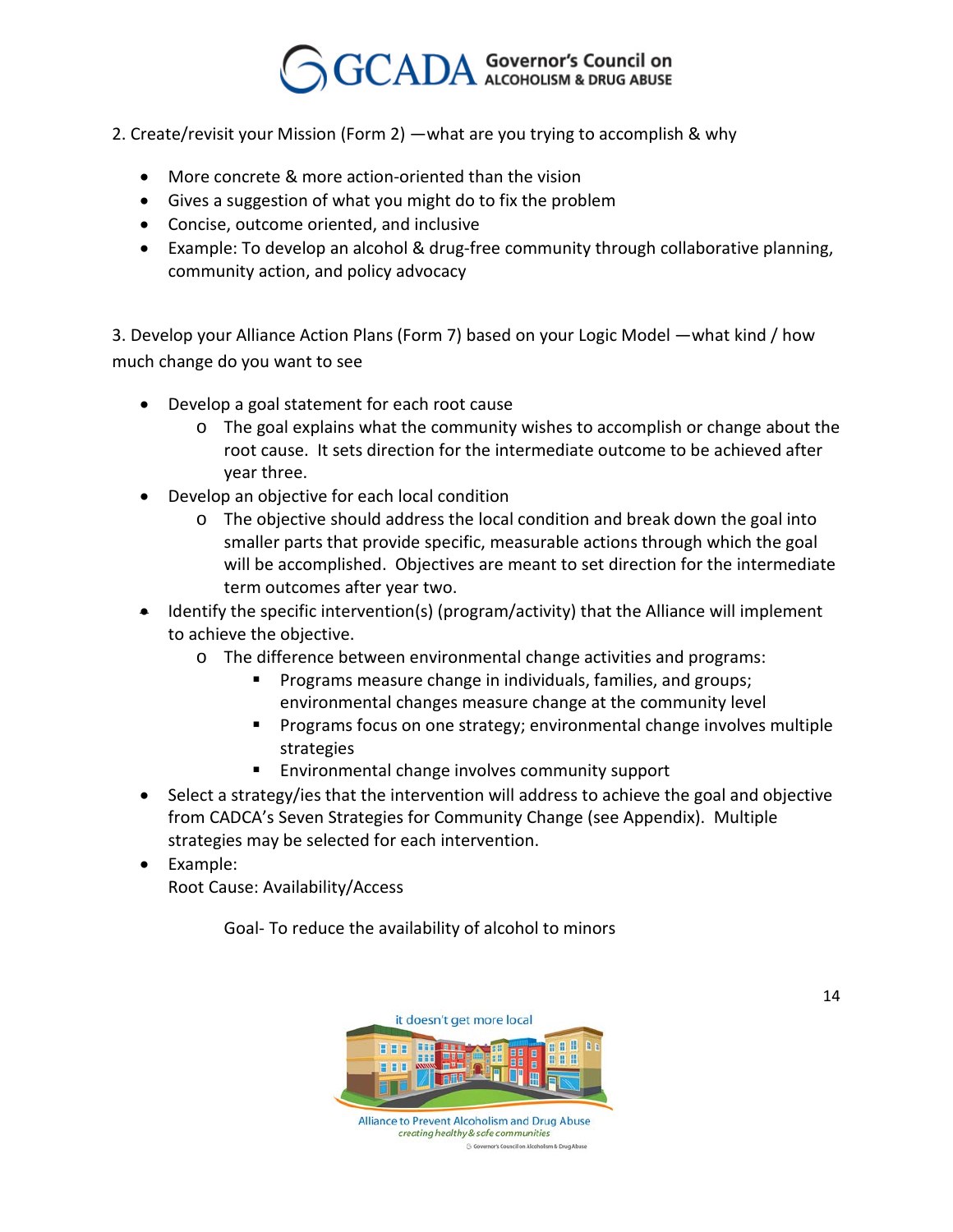Local Condition: Merchants are not carding or they are accepting fake identification.

Objective- Increase the number of merchants carding and knowledge of identifying fake identification.

Intervention: Responsible Beverage Server Training (RBST)

Strategy: Enhancing Skills, Changing Consequences, Modifying/Changing Policy

\*\*\* RBST can be offered as a program and only cover the strategy of enhancing skills. However, if the Alliance works with the establishments to make it a policy for all servers to be trained in RBST, it becomes an intervention that incorporates environmental change by modifying/changing policy.\*\*\*

#### **General Requirements and Restrictions for Interventions**

All DEDR and Cash Match funding must be utilized to address the problem sequence (problem statement, root cause and local conditions) identified in the logic model. The following requirements must be followed to be eligible for funding:

**1. Selecting Strategies:** Each Municipal Alliance must work to create measureable community-level change by incorporating environmental strategies and programs into their strategic plan. Measureable community-level change will be evidenced by collecting data annually to demonstrate outcomes.

These programs/interventions must incorporate one or more of the following strategies listed below (note: these are the first three strategies listed on CADCA's Seven Strategies for Community Level Change). Whenever possible, the Alliance should incorporate activities into their programs that will affect a larger part of the community (i.e. HS Peer Leadership program can participate in a sticker shock campaign). The Municipal Alliance Committee should ask if and how a program can reach a larger part of the community.

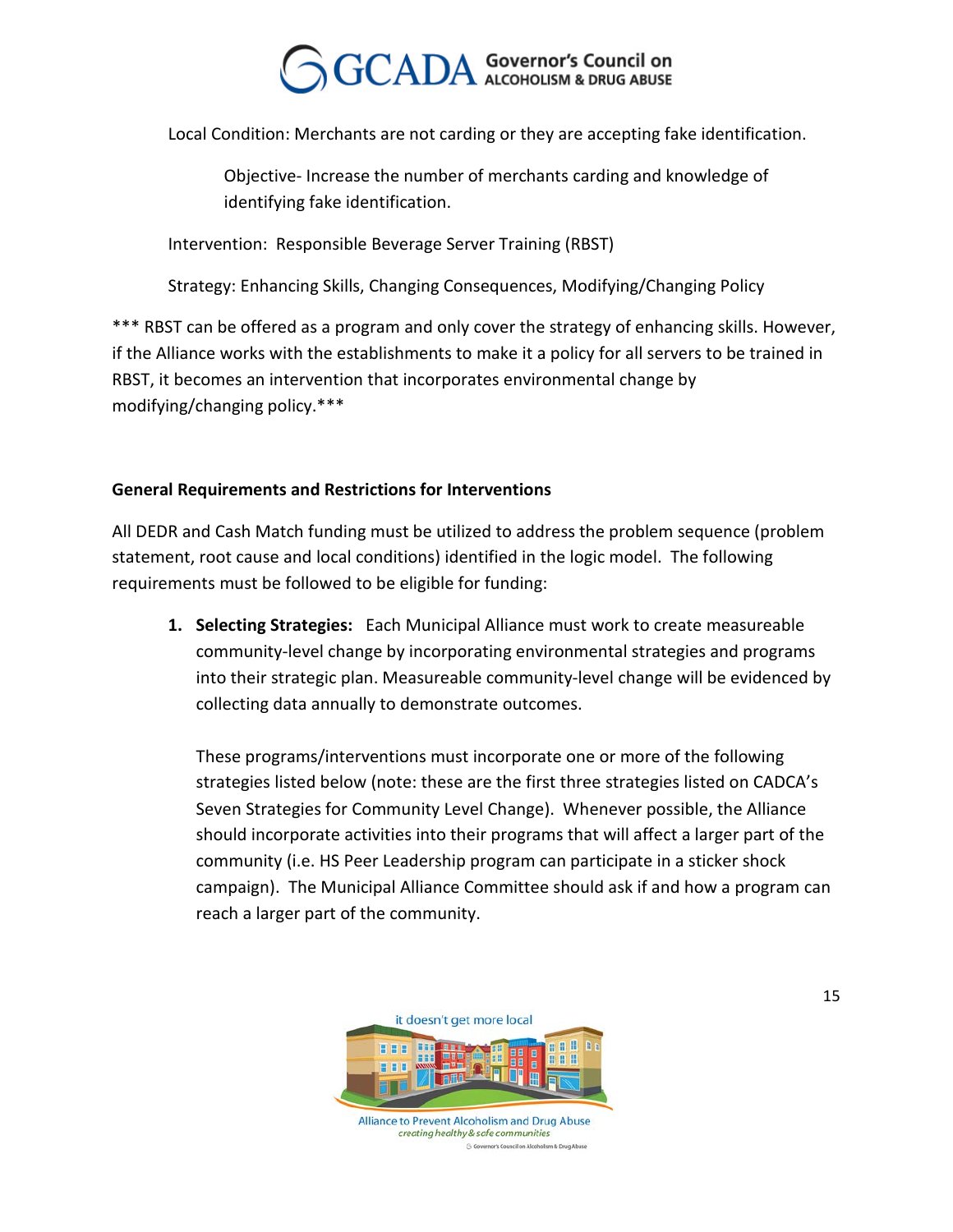## $\operatorname{CADA}$  Governor's Council on

- Providing information
- Enhancing skills
- Providing support

The programs / interventions must also incorporate at least two of the following environmental strategies (note: these are the last four strategies listed on CADCA's Seven Strategies for Community Level Change):

- Enhancing access/ reducing barriers
- Changing consequences (incentives/disincentives)
- Changing physical design
- Modifying/changing policies

Note: The greater the number of the seven strategies utilized, the greater the likelihood for comprehensive community-level change. Implementing one or two strategies alone will not be effective.

Collaboration with the Regional Coalitions is encouraged. As the Municipal Alliances progress through the grant cycle, it is expected that there will be an increase in use of the four environmental strategies listed above. This will be addressed through the annual strategic plan update.

For Municipal Alliances choosing to implement an evidence-based program, program selection needs to be from Substance Abuse and Mental Health Services Administration's (SAMHSA) National Registry of Evidence-based Programs and Practices (NREPP) list found at http://www.nrepp.samhsa.gov/

All programs/interventions selected must be comprehensive in nature and not a one-time event. Funding will be considered for events if those activities (1) are part of municipal-sponsored special event(s); (2) held in observance of alcohol/drug awareness months/weeks; (3) conducted as an integrated part of an ongoing prevention program for a specific target population. GCADA believes that one-time events/performances/activities which are not part of a broader context of a coordinated continuum of prevention strategies, programs and projects have only

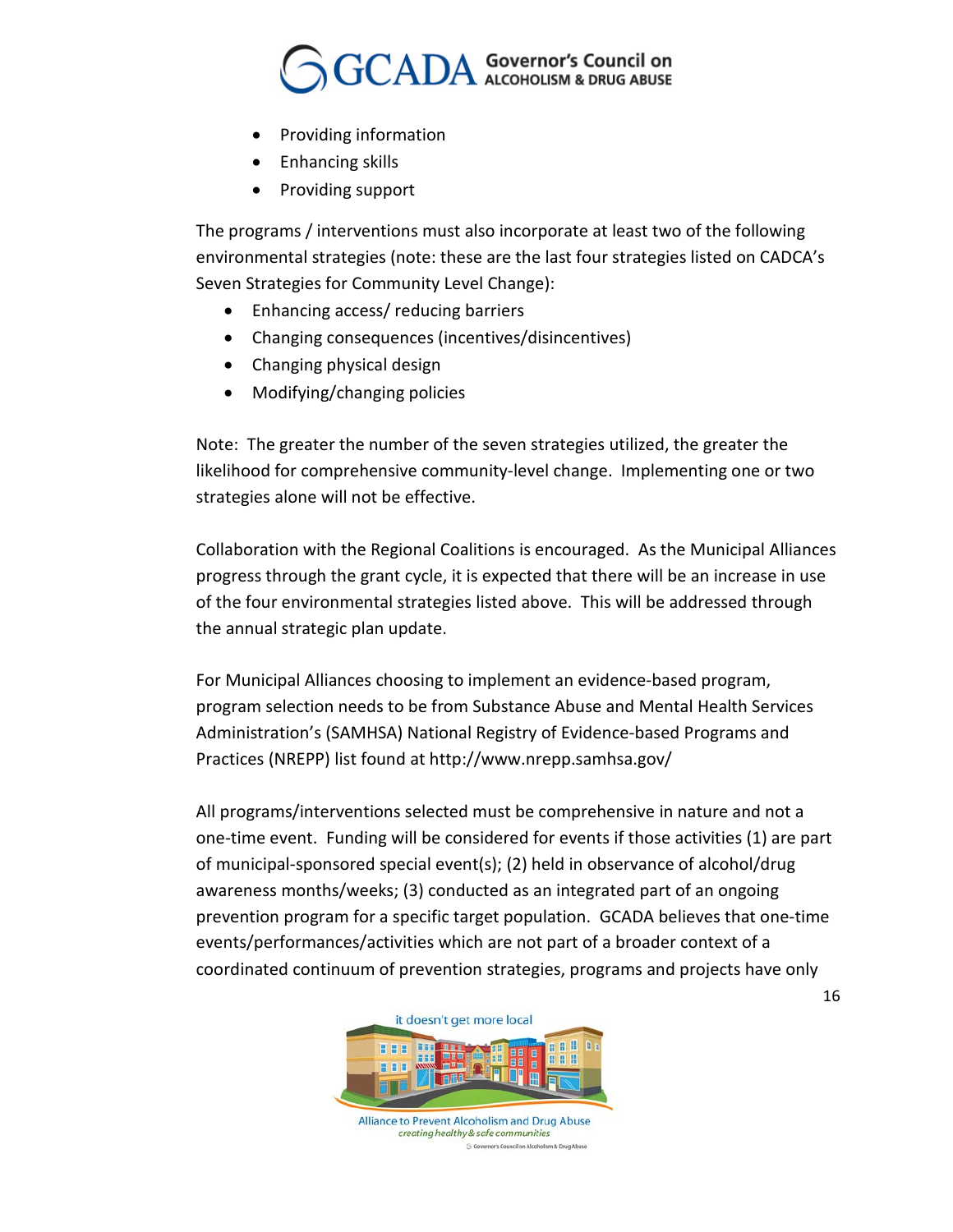limited impact; therefore, the one-time event/performance/activity will not be funded unless it falls into one of three categories listed above. Multiple meetings leading up to a one-time event do not count as part of the coordinated continuum of activities.

- **2. Program Coordination Expenses:** A maximum of 15% of a Municipal Alliance DEDR award may be utilized for expenses related to the administration of the funding, such as a Coordinator's salary, fringe benefits, travel, printing, office and meeting supplies. This limit applies specifically to Municipal Alliance program coordination and administration expenses and does not apply to direct program services. For example, if a paid Municipal Alliance Coordinator (having appropriate credentials) provides direct services by implementing individual programs, a portion of the expense could be program consultant costs.
- **3. Equipment Purchases:** A maximum of \$500 of Municipal Alliance funds may be utilized annually for the purchase of equipment, which must be used for the sole purpose of the support and performance of DEDR-funded programmatic activities. Equipment is defined as an article of tangible property that has a useful life of more than two years.
- **4. Acknowledgement of DEDR Funding:** Any materials developed for distribution, publication or advertisement using DEDR funds must contain a statement acknowledging the Governor's Council on Alcoholism and Drug Abuse as the funding source. All such materials shall have affixed or imprinted the official GCADA name and/or logo.
- **5. Criteria for Utilizing Service Providers:** Service providers (e.g. agencies or consultants) may be engaged to implement a prevention program or activity for a Municipal Alliance. However, such a fee for service program must be part of an active, comprehensive Municipal Alliance program and may not, in and of itself, constitute the Municipal Alliance program. Service providers must be identified, along with their qualifications and credentials.

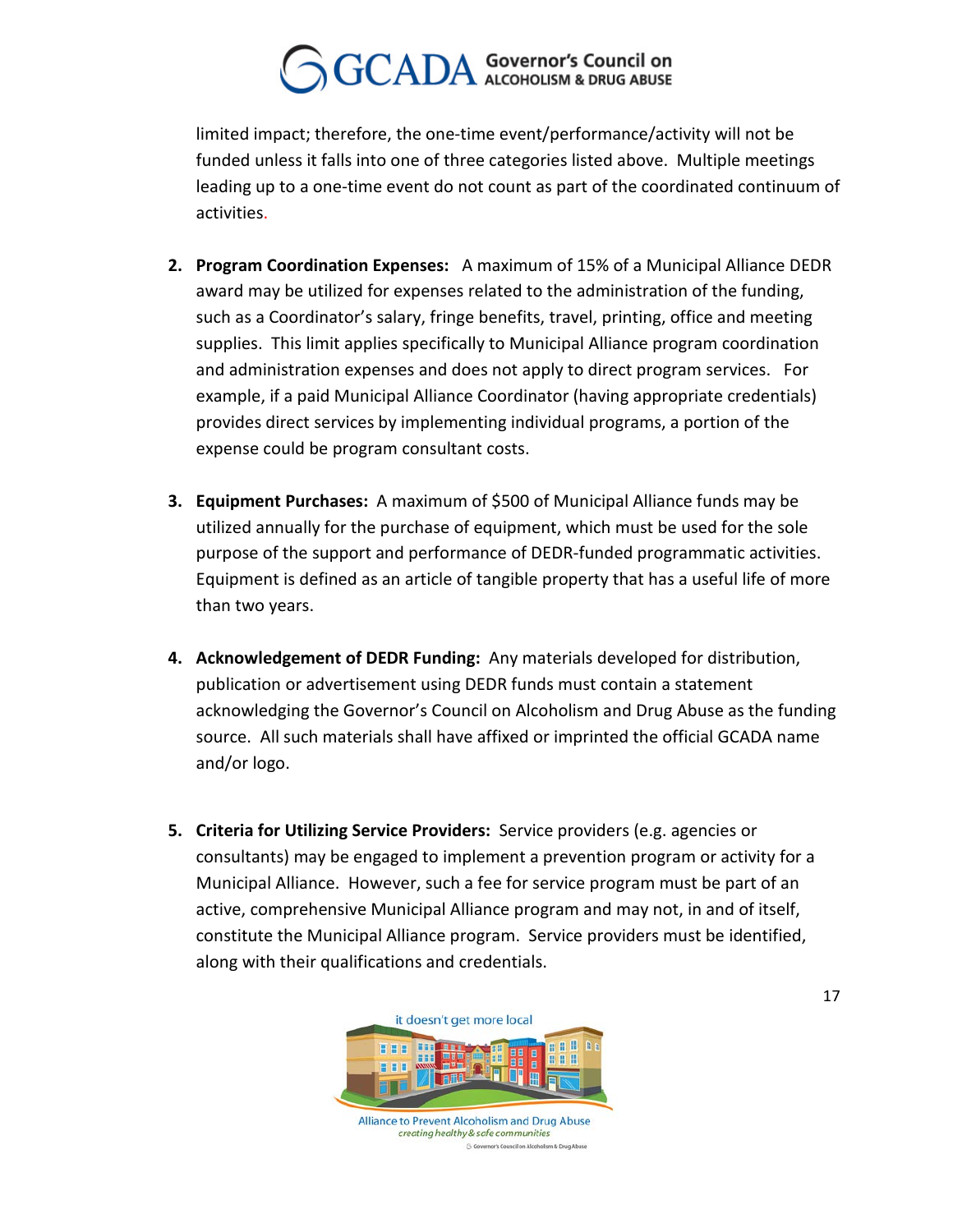When considering programmatic expenditures for prevention services or programs, priority is to be given to utilizing the most local resources. Products or services available within the municipality are to be considered first, services within the county second, and the services within the state third. Speakers or facilitators from out of state will be considered only if local, county and state resources are not available and the rates are reasonable. Traveling out of state for training or programs will not be considered unless it is part of a Community Anti-Drug Coalitions of America (CADCA) sponsored event.

Furthermore, priority for program service providers is to be given to not-for-profit organizations. If the desired prevention services or programs are not available from a not-for-profit agency, the MAC may request to use the services of a for-profit organization.

#### **A. Prohibited Use of Funds**

- **1. Supplantation:** The legislation creating the Alliance program strictly prohibits the use of program funds to supplant local funds that would have otherwise been made available for alcoholism and drug abuse initiatives. Consistent with the stature, Alliance program funds may not be utilized to pay for services or activities that would normally be funded by other sources (e.g. supplanting school district funding of the salary and expenses of school-based student assistance coordinators performing prevention related activities during school hours). The Council will strictly enforce this mandate against supplantation.
- **2. Treatment Services:** Municipal Alliance funds are to be used solely on programs for the public education and prevention of alcoholism and drug abuse. Funding ATOD abuse treatment services with Alliance funds is prohibited. Treatment is defined as three or more counseling sessions.
- **3. Capital Expenditures/Improvements:** DEDR funds cannot be used for capital expenditures which are the costs of facilities and other capital assets, and repairs which materially increase the value or useful life of capital assets.



creating healthy & safe communities GG nor's Council on Alcoholism & Drug Ab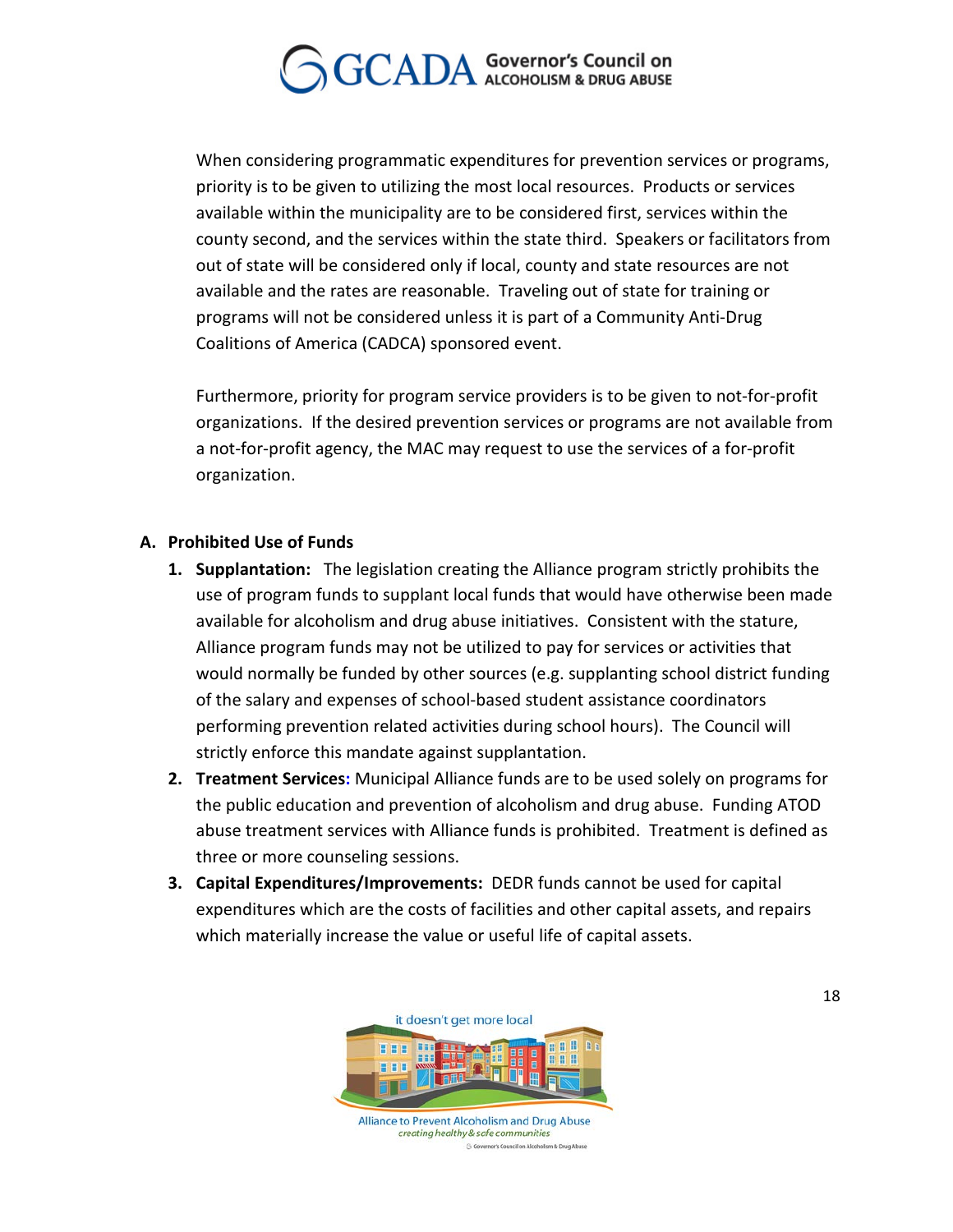- **4. Gifts and Prizes:** Municipal Alliance DEDR and Cash Match funding cannot be used to purchase prizes or gift cards, make cash awards, or award cash scholarships. Incentive purchases can only be made if it is a requirement of an evidence-based program from SAMHSA's NREPP list that requires the incentive as part of maintaining fidelity to the program model.
- **5. Drugs, Alcohol, and Gambling:** Participation in and funding for events serving or promoting drugs, alcohol, and gambling is prohibited.

#### **B. Alliance Program Matching Funds Requirements**

Each Municipal Alliance is required to provide a 100% match of their Municipal Alliance award with local resources. The matching requirement must be fulfilled with a minimum of a 25% cash match and a 75% in-kind services match. The municipal government is responsible for overseeing that the matching requirement is met. A plan detailing the Municipal Alliance's fund matching strategy must be submitted as part of the strategic plan.

The Municipal Alliance Committee is encouraged to establish a fundraising subcommittee responsible for developing a strategy to fulfill the matching requirement and/or to raise additional funds for the Municipal Alliance. The subcommittee may also consider strategies for raising additional cash and in-kind services beyond the minimum matching requirement, to be used for ATOD education and prevention activities.

**Cash Match-** All Cash Match funding must be utilized to address the problem sequence (problem statement, root cause and local conditions) identified in the logic model. The 25% Cash Match funding must be expended on approved activities.The Cash Match funds must be differentiated from the DEDR account and the designated trust account. (For more information, please see the Program Income section below.)

Examples of acceptable practices may include:

- Direct appeals to the community by mail or day collecting in front of stores;
- Solicitations to business and industry for donations;



GG nor's Council on Alcoholism & Drug Ab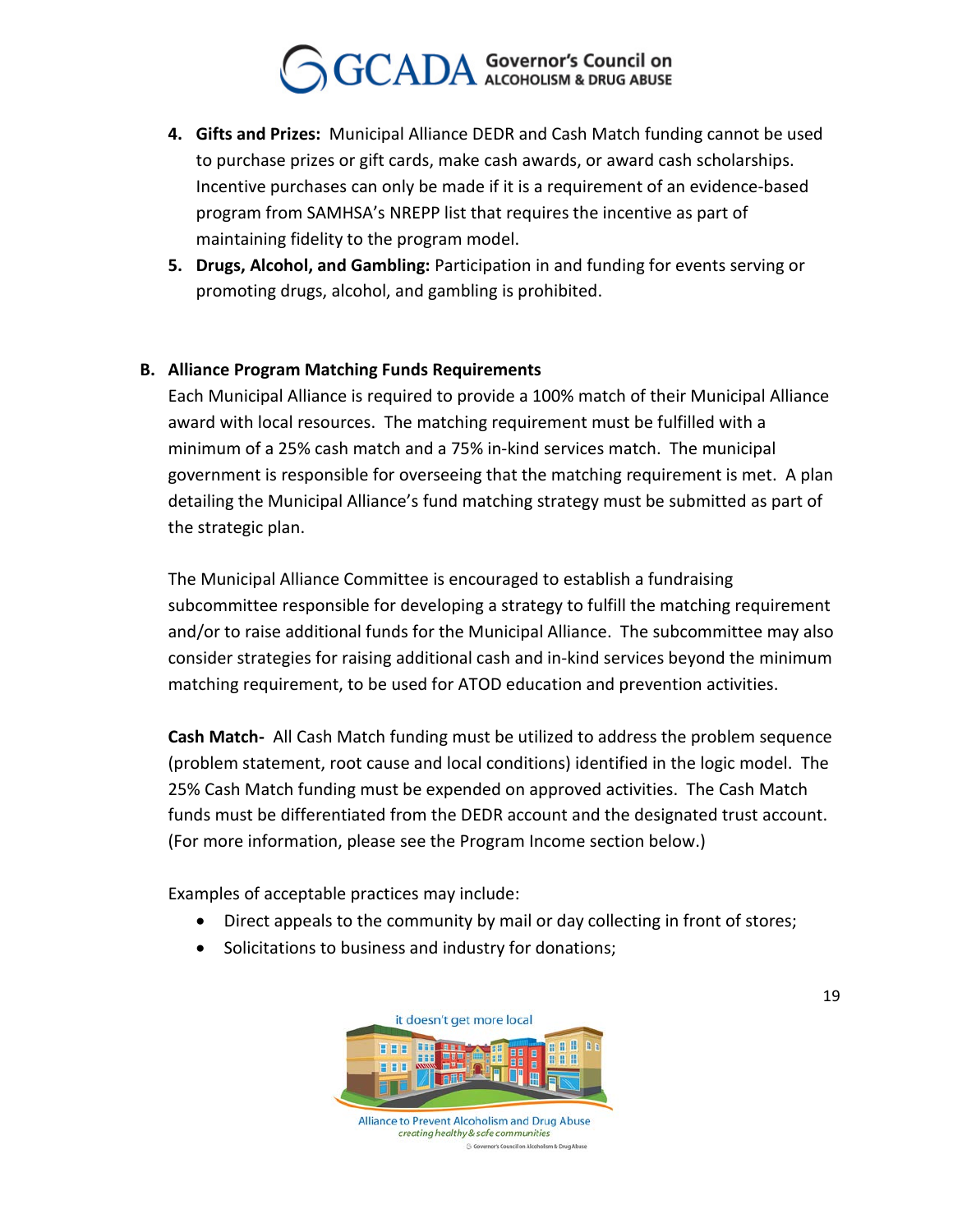- Grants or awards from foundations or governmental agencies other than GCADA;
- Activities to raise funds that have the potential for bringing significant number s of community members together, such as runs, walks, bake sales and car washes.

**In-Kind Match-** The In-Kind match is the value of goods or services (other than cash) provided to the Alliance that must meet 75% of the annual DEDR allocation.

- The donation of the use of a property at a fair market value to the project;
- Time, as reflected by salary and wages, of municipal and private sector employees who perform services in accord with the project or volunteer hours at the standard rate for volunteers.
- Complimentary (i.e. public service) advertising in local communications media, such as newspapers, radio and cable television, above the level of standard public service requirements;
- Organized community benefits focused on the Alliance, which utilize celebrities, sports figures or experts in the field of addictions, who donate their services;
- Donated goods and services, such as catering and the use of equipment; and
- The donation of printing and other mass reproductions of materials designed to bring the anti-alcohol and drug abuse message to the community.

#### **Program Income**

All program income, beyond the 25% Cash Match, must be utilized at the discretion of the Municipal Alliance to carry out its mission. All funds raised for the Municipal Alliance must be deposited into a designated municipal trust account which must be differentiated from the DEDR and Cash Match. Contact your municipal CFO to establish a designated municipal trust account.

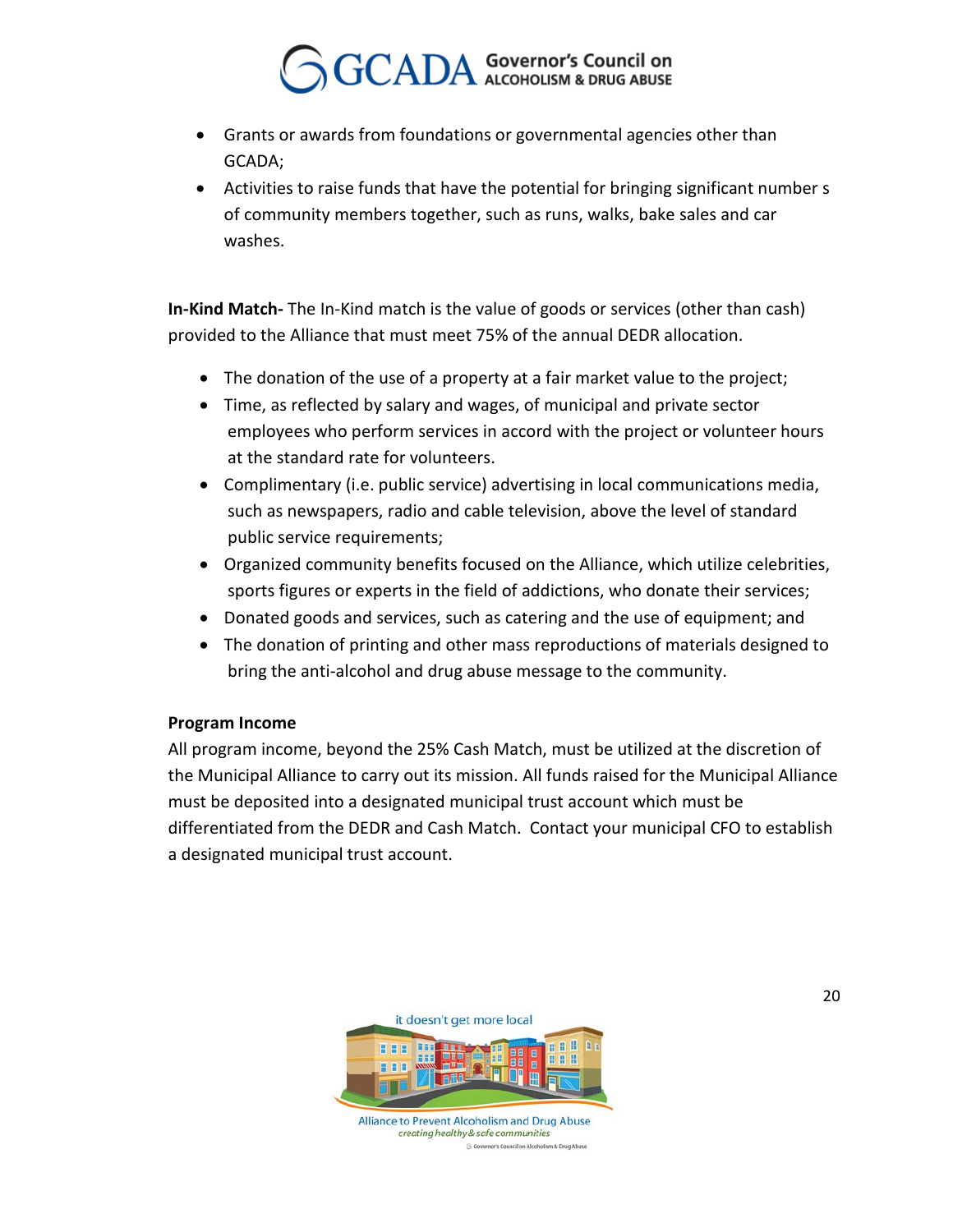

#### **Cultural Competency**

When developing the strategic plan including selecting interventions, the demographic, cultural and ethnic composition of the community must be represented and taken into consideration.

#### **Sustainability**

Sustaining a Municipal Alliance requires creating a strong group that brings together a community to develop and carry out a comprehensive strategic plan to achieve populationlevel change. Start to work on sustainability as you are planning. The more thorough you are in developing your plan; the more likely you are to attract funders and local support for future work.

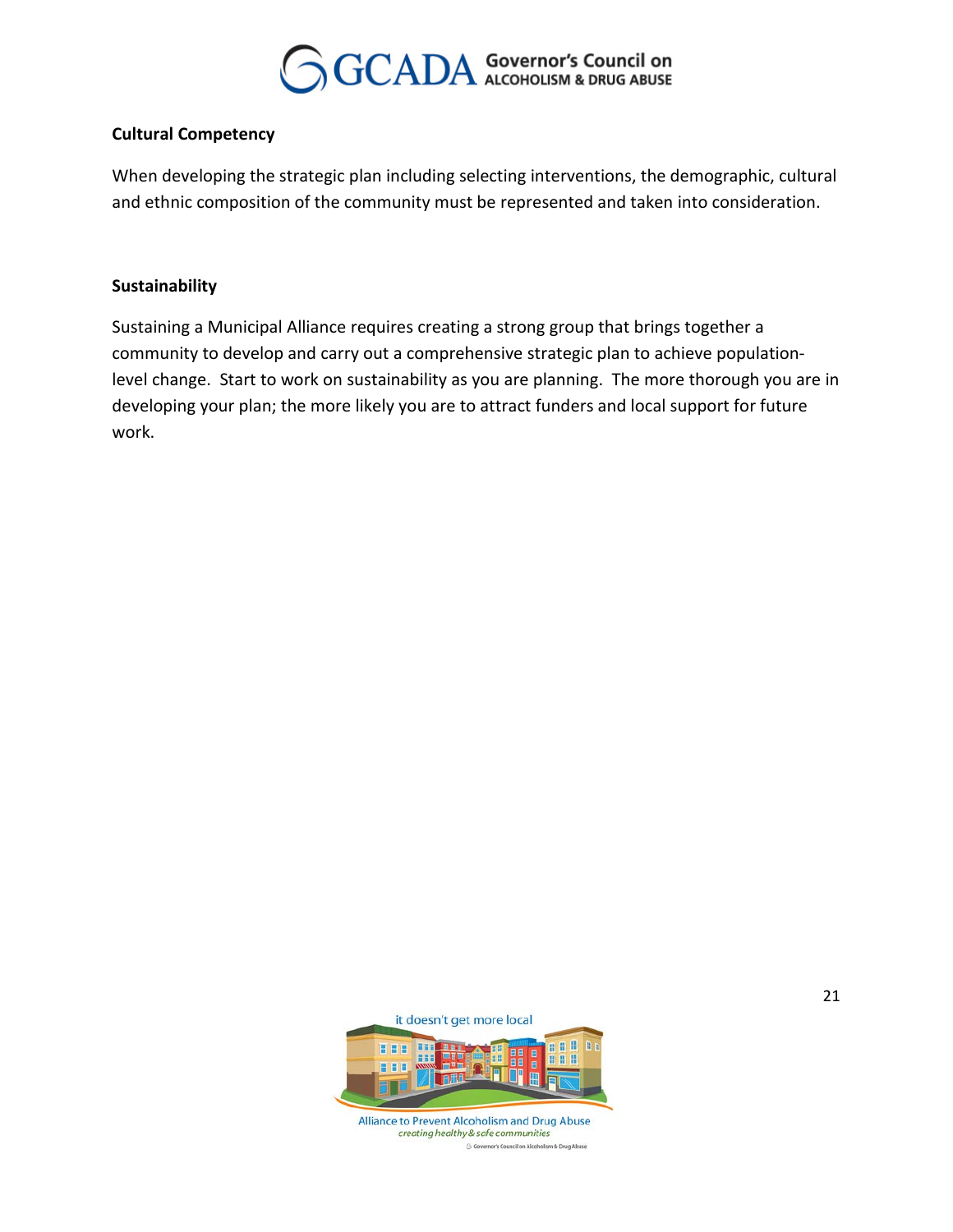### $\text{CADA}$  Governor's Council on

#### **CADCA's Seven Strategies for Community Change**

*Providing information* – Educational presentations, workshops or seminars or other presentations of data (e.g., public announcements, brochures, dissemination, billboards, community meetings, forums, web-based communication).

*Enhancing Skills* – Workshops, seminars or other activities designed to increase the skills of participants, members and staff needed to achieve population level outcomes (e.g. training, technical assistance, distance learning, strategic planning retreats, curricula development).

*Providing Support* – Creating opportunities to support people to participate in activities that reduce risk or enhance protection (e.g., providing alternative activities, mentoring, referrals, support groups or clubs).

*Enhancing Access/Reducing Barriers* – Improving systems and processes to increase the ease, ability and opportunity to utilize those systems and services (e.g., assuring healthcare, childcare, transportation, housing, justice, education, safety, special needs, cultural and language sensitivity).

*Changing Consequences (Incentives/Disincentives)* – Increasing or decreasing the probability of a specific behavior that reduces risk or enhances protection by altering the consequences for performing that behavior (e.g., increasing public recognition for deserved behavior, individual and business rewards, taxes, citations, fines, revocations/loss of privileges).

*Physical Design* – Changing the physical design or structure of the environment to reduce risk or enhance protection (e.g., parks, landscapes, signage, lighting, outlet density).

*Modifying/Changing Policies* – Formal change in written procedures, by-laws, proclamations, rules or laws with written documentation and/or voting procedures (e.g., workplace initiatives, law enforcement procedures and practices, public policy actions, systems change within government, communities and organizations).

Note: the first 3 strategies are more programmatic in nature and the last 4 strategies are environmental strategies.

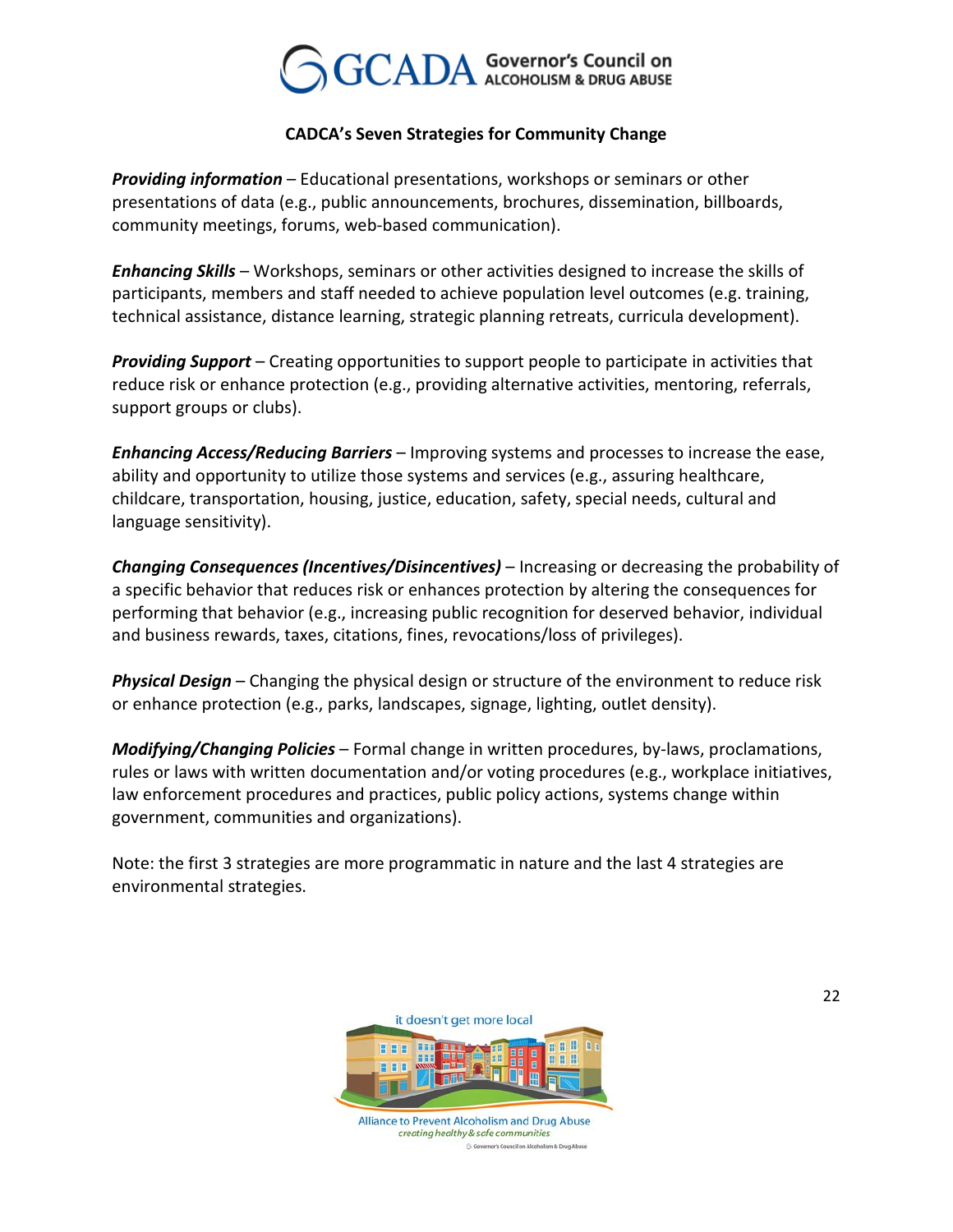

#### *<sup>U</sup>***MUNICIPAL ALLIANCE IMPLEMENTATION**

The planning phase of the Strategic Prevention Framework is designed to assist the Municipal Alliance in selecting appropriate interventions, also known as programs or activities, to meet the needs of the community. The implementation phase is now putting that plan into action by operationalizing the action plan (Form 7's) according to the Alliance's Strategic Plan. This includes maintaining an active Municipal Alliance to guide your community through a problem solving process, implementing multiple strategies that address the needs of the community, and monitoring and reporting on the progress of the interventions selected.

#### **Role of the Municipal Alliance Committee in implementation:**

The Municipal Alliance Committee must support and maintain the Municipal Alliance's strategic plan. This includes helping to guide the community through continuous program development, implementation of programs, and measuring outcomes. Municipal Alliance meetings are a place where implementation issues need to be discussed, ideas shared to target the challenged areas, and changes proposed when a component is not effective.

In order to maintain an active Municipal Alliance that will support the implementation process, the Municipal Alliance Committee will need to conduct regular meetings (at least four a year), develop workgroup/sub-committee meetings as needed, and maintain a structure to achieve components required for successful strategic planning and implementation.

The Municipal Alliance should review and revise its capacity at least annually to make sure it is still representative of the community and its actions and intentions.

#### **Implementing strategies and interventions (programs/activities) according to the strategic plan:**

As the implementation process begins, it will be important to document the process to identify if, when and how interventions are being implemented according to the strategic plan. If interventions are not implemented as planned, it is important to document and understand what did not work. This will inform the Municipal Alliance Committee on how to proceed with selecting another intervention or component of an intervention to achieve maximum effectiveness. To implement effectively, several steps should be followed:

1. Confirm community partnerships and implement the "Improvement Plan" section of the Municipal Alliance Committee Capacity Assessment Tool. This includes ensuring that

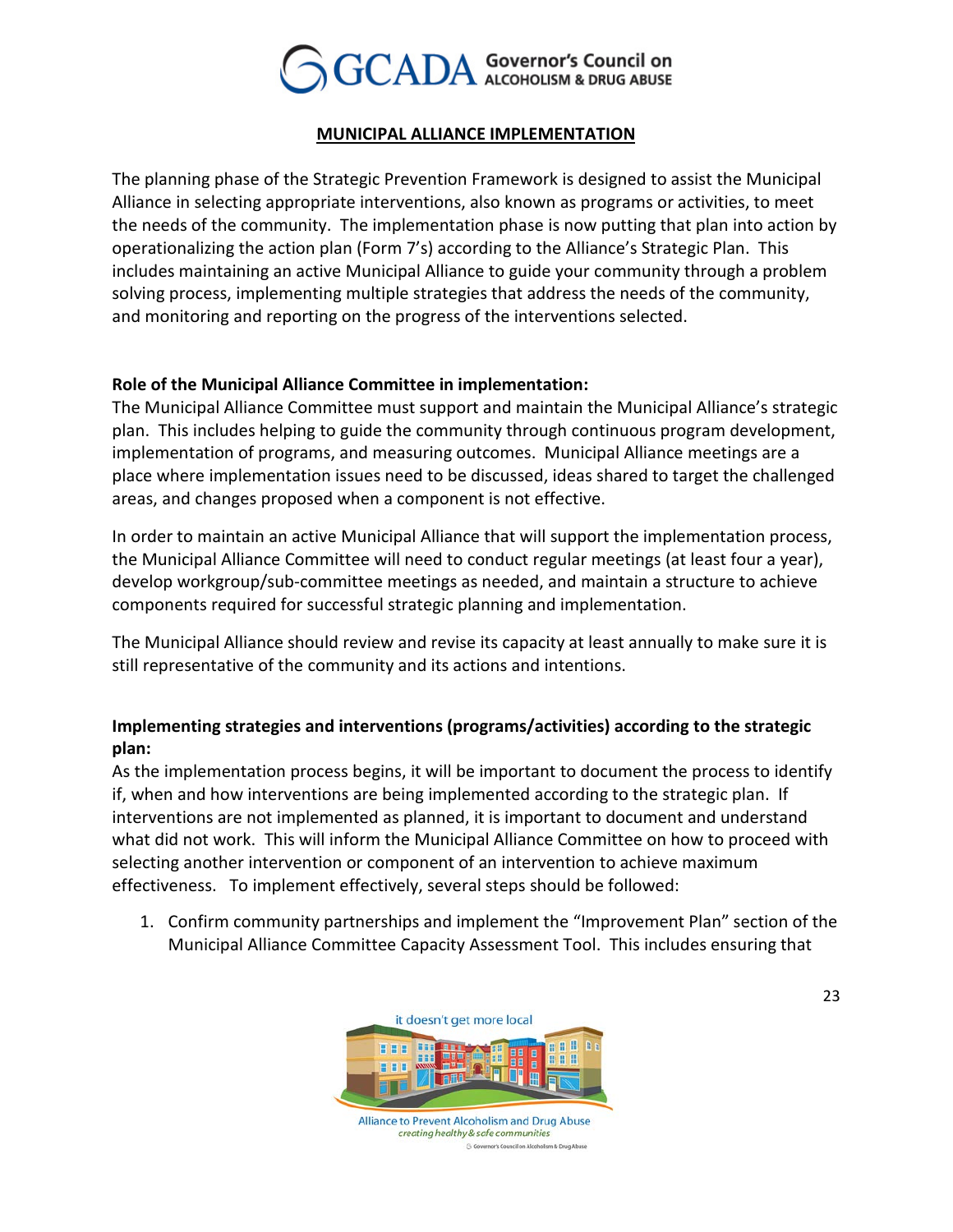the Municipal Alliance Committee has regular meetings and is striving to meet membership goals. This step will ensure a smoother transition into the remaining steps.

- 2. Implement the activities and strategies designated in the Municipal Alliance Strategic Plan. This includes direct service programs and community-level change activities. It is important to take cultural competency and sustainability practices into consideration.
- 3. Begin to identify where improvements can be made at the start of the program implementation to ensure maximum effectiveness in reaching the targeted goal. This includes a review of the resources leveraged, media related to the events and stakeholder involvement.
- 4. Report on the programmatic outcomes and fiscal expenditures utilizing the GCADA reporting forms as required by the grant. Identify any areas requiring technical assistance throughout the process and keep the County Alliance Coordinator informed of key concerns.
- 5. Evaluate the progress of implementation (see Municipal Alliance Evaluation section) and make changes as need to ensure the greatest benefit to the people the intervention is designed to serve. Keep detailed records of what did and did not work or what you could not implement and why. These notes will be helpful in completing the evaluation forms provided by GCADA as required in the grant reporting process.

Additionally, it is important to note the effectiveness of the strategies selected. This will allow for timely adjustments that will better address the needs of the community. The goal is to implement multiple strategies to effectuate community level change. If the intended results are not met, then review the logic model components to see what needs to be modified. For further information on evaluation and outcomes, see the Municipal Alliance Evaluation document.

Evaluation worksheets (see Form 10A) monitor the intervention's progress and fidelity to the strategic plan. This allows the Municipal Alliance to track the progress of the individual components that make up one intervention. The worksheets are then combined to account for the evaluation information on Form 10B, which is intended to measure the process and short term outcomes of the identified intervention.



Alliance to Prevent Alcoholism and Drug Abuse creating healthy & safe communities G Go nor's Council on Alcoholism & Drug Abuse

24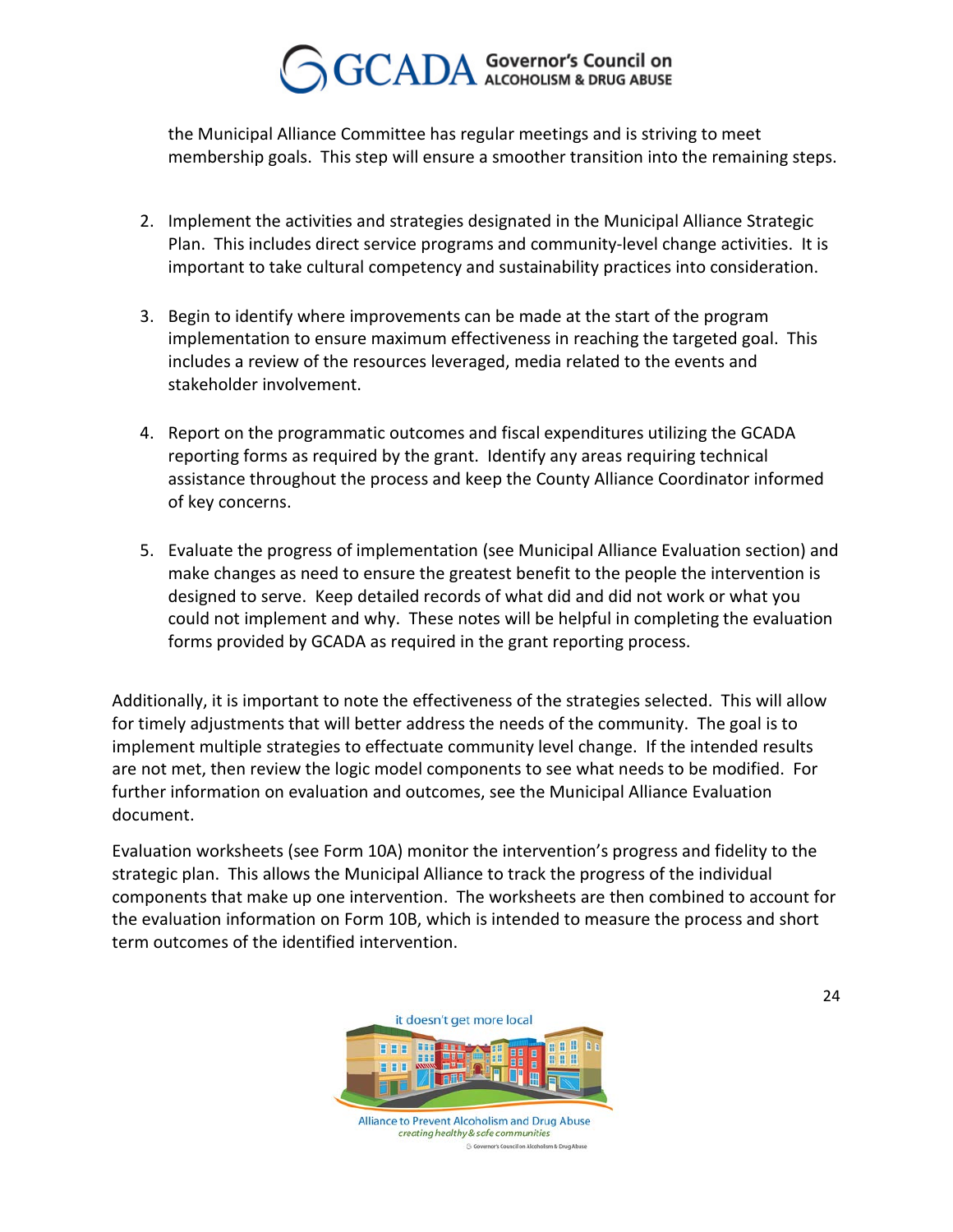At the end of this process, you will have a good record of what you did and did not implement, the challenges you faced, and how you overcame them including the resources necessary to complete the tasks.

#### **Reporting on the fiscal and evaluation outcomes of the strategic plan implementation:**

Reporting on the fiscal and evaluation outcomes of the plan is an important part of the implementation process. It fosters accountability and transparency with the community and the funder. All Municipal Alliances are required to provide fiscal reports to the county office on a quarterly basis. The deadlines for each quarter are two weeks following the end of the quarter with the exception of the 4<sup>th</sup> quarter, which is due 30 days after the end of the 4<sup>th</sup> quarter. The dates are as follows:

Quarter 1- Due October 14

Quarter 2- Due January 14

Quarter 3- Due April 14

Quarter 4- Due July 31

All fiscal and evaluation reports are required to be filed using the forms provided by GCADA. All fiscal reports must be completed using the "Quarterly Expense Report" (Form 9). Evaluation forms must be completed using the evaluation and program plan forms (Forms 10A, 10B, 11 and 12). Questions about the forms or the process can be directed to the County Alliance Coordinator.

When completing the fiscal reports, it is important to provide acceptable documentation to support the Municipal Alliance's expenses. The following section outlines the acceptable quarterly reporting back-up documentation that must be provided in order for reimbursement to occur.

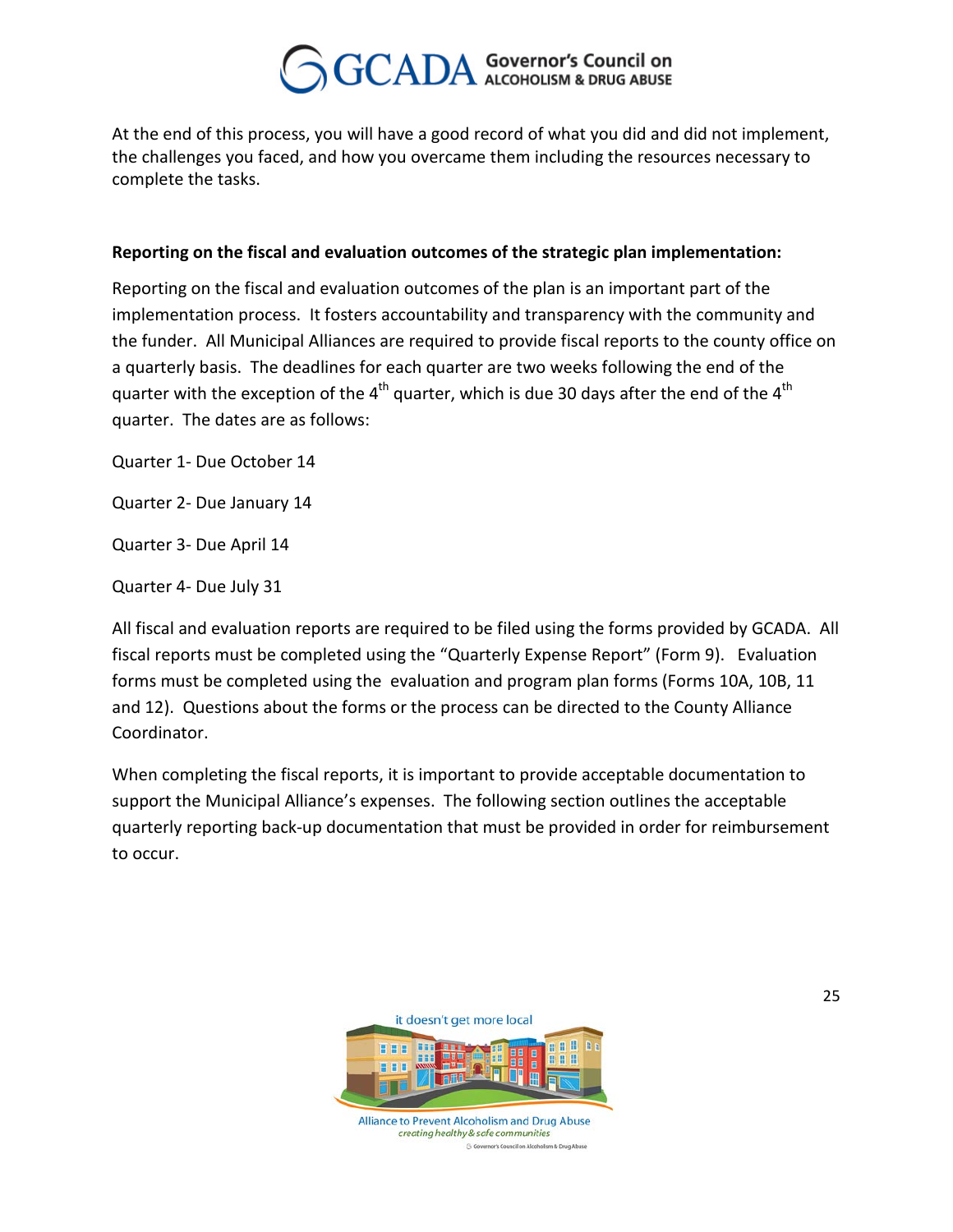

#### *<sup>U</sup>***Acceptable Quarterly Reporting Back-Up Documentation**

#### **DEDR and Cash Match Purchase Order Expenditures**

All expenses must be fully paid by the municipality before submitting to the County for reimbursement (except in the final quarter when purchase orders may be submitted that are encumbered but not yet paid).

- All DEDR and Cash Match expense financial back-up must include a purchase order and invoice or receipt supporting the expense. All purchase orders must include a vendor signature.
- All purchase orders should use the provided labels to indicate which corresponding Municipal Alliance program the purchase order relates to so that expenses and respective purchase orders can be matched. All purchase order labels should be clearly marked if the expense was paid through DEDR funding or through Cash Match funds.

Example: Purchase order is for \$100.00

On the purchase order, the label states the following:

PROGRAM: Sticker shock campaign

DEDR: \$50.00

CASH MATCH: \$50.00

OR (using 2 labels)

Label #1: PROGRAM: Sticker shock campaign; DEDR: \$50.00

Label #2: PROGRAM: Parents who Host Program; DEDR \$50.00

• A detailed budget expenditure report, such as an Edmunds report or audit trail, may be included as additional back-up.



creating healthy & safe communities nor's Council on Alcoholism & Drug Al Go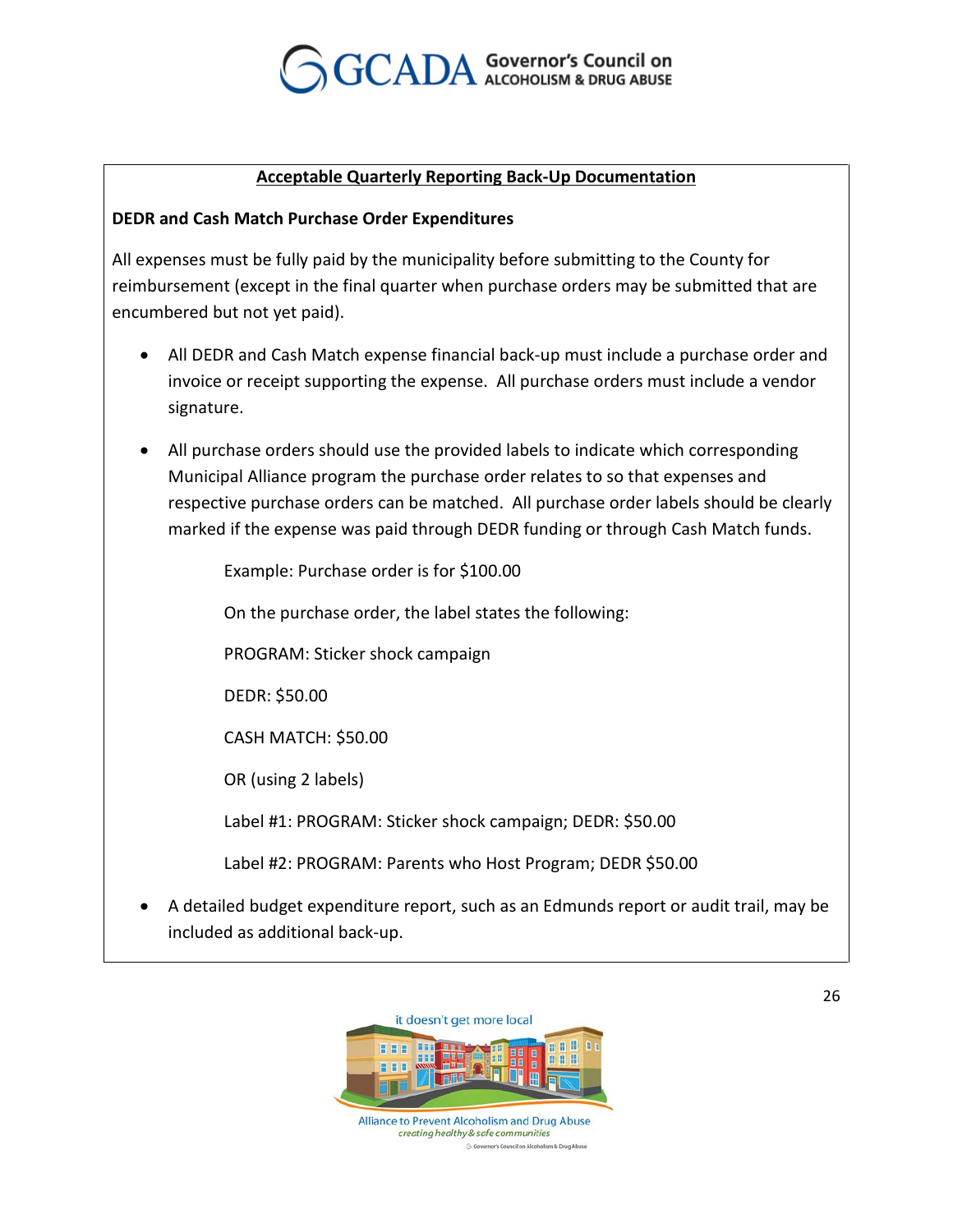- Purchase orders cannot be submitted as documentation without a corresponding invoice and/or receipt supporting the expense.
- A "blanket" or estimated purchase order cannot be submitted for a program without invoices/receipts to show that actual costs met or exceeded the amount of the purchase order.

#### **Coordination**

- If there is a paid Alliance Coordinator, back up documentation must be provided. The Coordinator must follow the municipality's rules for what back up documentation must be provided (timesheets, etc).
- Any payment that the Coordinator receives for grant coordination only, (as personnel or by salary), as reflected in Form 6, may be provided through an annual letter (in the first quarter) from the Municipality's Administration citing the amount paid quarterly for grant coordination.
- *FOR PROGRAM IMPLEMENTION BY COORDINATOR*: Any payment the Coordinator receives specific to programs, as listed on the Form 7's, should be tracked hourly on the invoice or timesheet. If a timesheet or invoice is not available, then the Alliance Coordination Form must be used.It is not necessary to complete the Alliance Coordination Form if all of the required information (Coordinator name, rate of pay, date and number of hours of service, Coordinator signature) is provided on the timesheet or invoice.
- Proof of payment must be included as back-up. Proof of payment may include a detailed budget expense report, such as an Edmunds report or audit trail, or copy of payment / direct deposit.

#### **Program Personnel/Consultant**

• Any payment to personnel/consultant receives specific to programs, as listed on the Form 7's, should be tracked hourly on the invoice or timesheet. If a timesheet or invoice is not available, then the Personnel/Consultant Form must be used. It is not

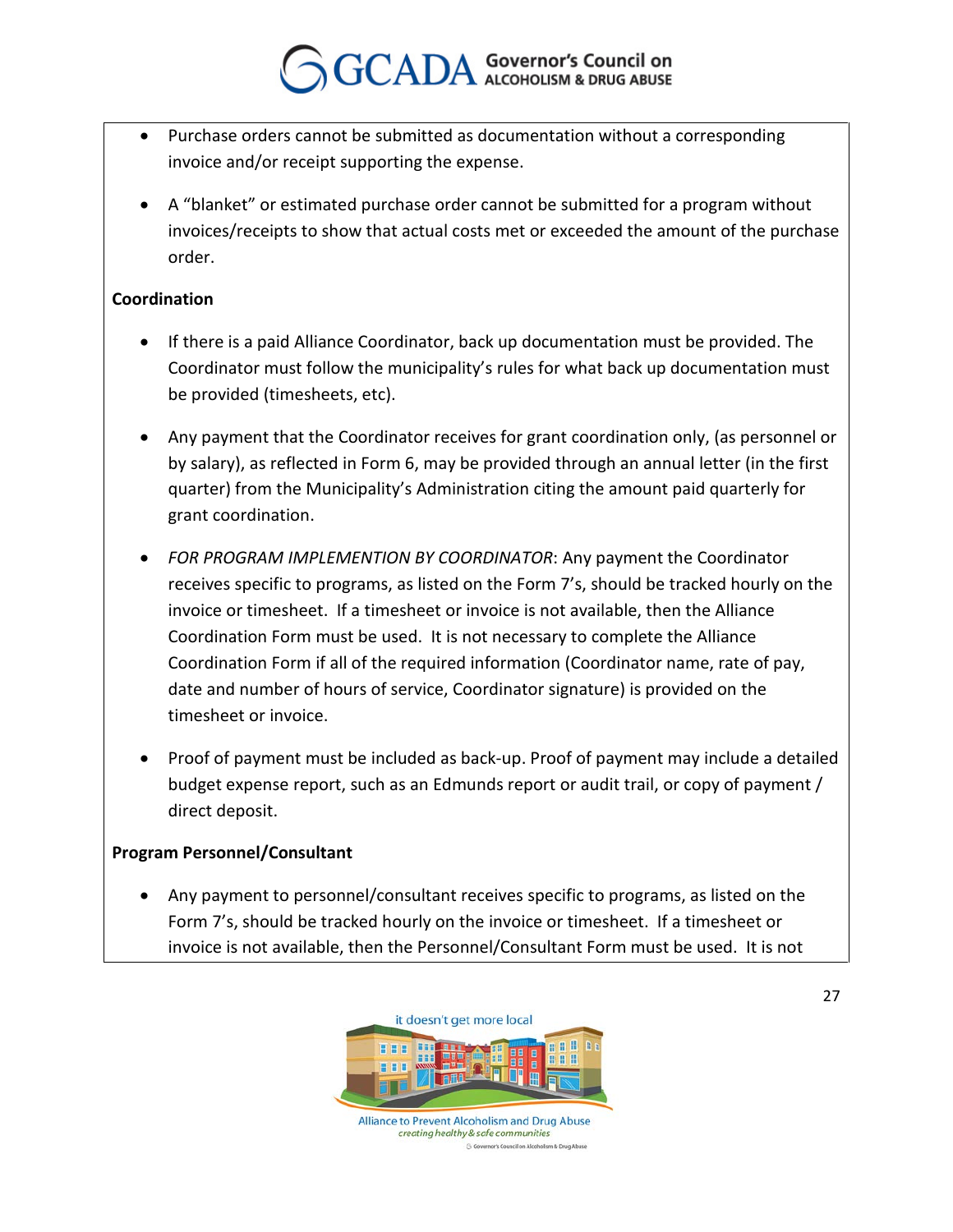necessary to complete the Personnel/Consultant Form if all of the required information (Personnel/Consultant name, rate of pay, date and number of hours of service, Personnel/Consultant signature) is provided on the timesheet or invoice.

- Proof of payment must be included as back-up. Proof of payment may include a detailed budget expense report, such as an Edmunds report or audit trail, or copy of payment / direct deposit.
- General ledger printouts and printouts of check registers from the municipal accounting system, alone, are not sufficient documentation.

#### **Cash Match**

- All Cash Match expenses must be clearly marked on the purchase order labels provided, and all cash match purchase orders must be submitted with appropriate back-up (dates, rate of pay, and hours worked).
- *CASH MATCH USED FOR PERSONNEL/CONSULTANT*: The Cash Match section of the Personnel/Consultant Form must be used as back up documentation if dates, rate of pay, and hours worked are not clearly marked on the identified back up documentation such as purchase order or timesheets.
- *CASH MATCH USED FOR EXPENSES OTHER THAN PERSONNEL/CONSULTANT:* Cash Match expenses submitted without an approved purchase order and invoice or receipt to support the Cash Match amount reported will not be accepted.

#### **In-Kind**

- The documentation must be reported on the In-Kind Form provided in the quarterly expense excel document and submitted with the quarterly expense report. Reasonable back-up documentation for in-kind expenses should be kept on file at the Municipal Alliance office and be made available for review during monitoring.
- Reasonable back-up documentation for rental costs should include the facility used, dates rented, and the market rate of the facility should the Alliance have had to pay for

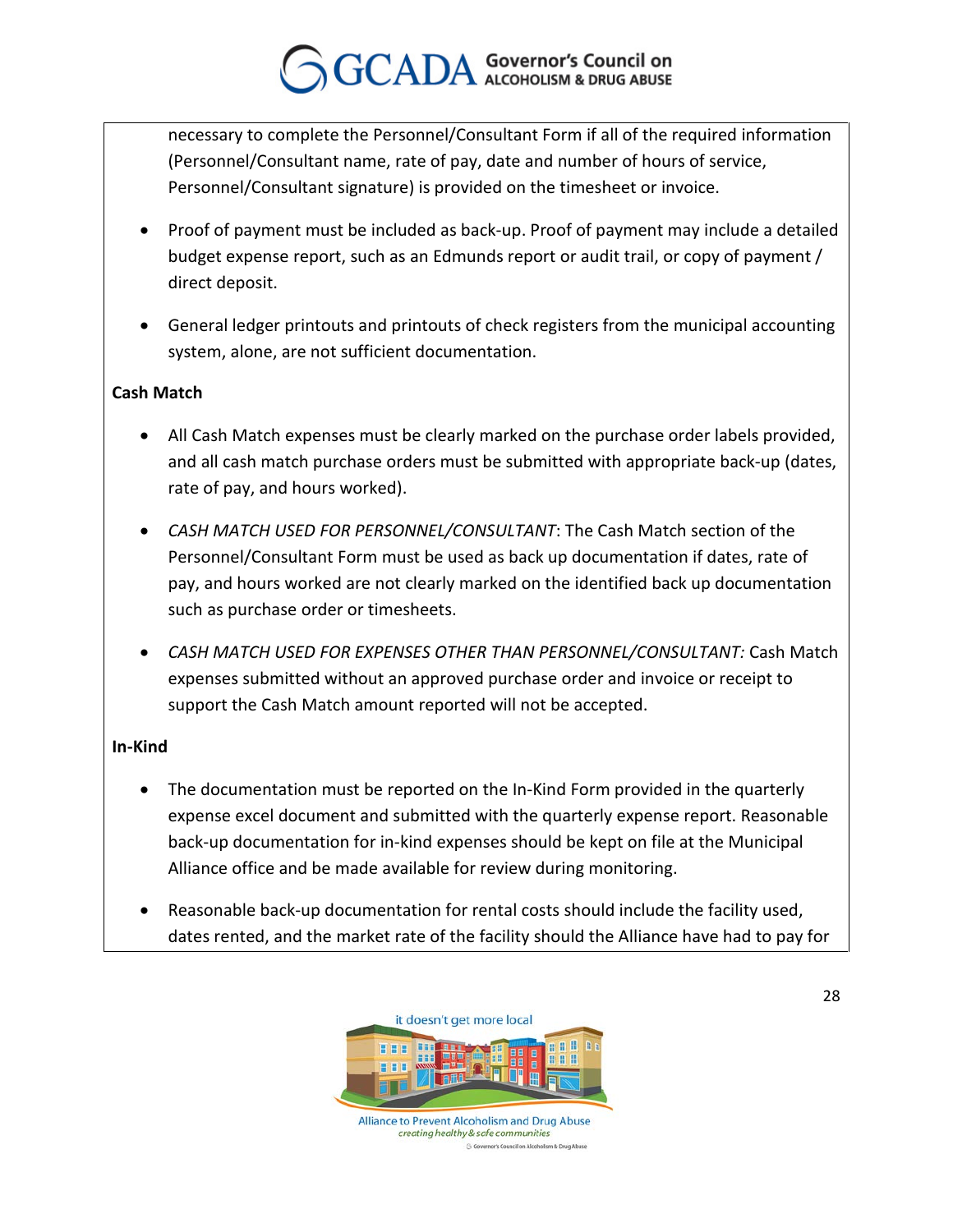the rental.

- The In-Kind rate of pay for professionals can be calculated based upon their salaries, i.e. the in-kind hours for a pharmacist giving a presentation can have their in-kind hours valued at their professional rate of pay; however all other volunteer hours are valued at \$25/hour.
- Reasonable back-up documentation for volunteer hours (include a memo listing names of volunteers, dates of service and hours of service by program) should be kept on file at the Municipal Alliance office and be made available for review during site monitoring. Please note that program totals for in-kind services are listed on the quarterly expenditure report in the quarterly sheets and on the cumulative page.

**Cultural Competency** (adapted from CADCA's Implementation Primer: Putting Your Plan into Action, 2009)

Working toward community level change requires that all sectors of the community are represented to maintain a wide sphere of influence. Building a strong Municipal Alliance Committee reflective of the community's cultural composition, holding productive meetings, and attracting influential people can all contribute to generating positive community change.

**Sustainability** (adapted from CADCA's Implementation Primer: Putting Your Plan into Action, 2009)

Before and during the implementation phase, the Municipal Alliance Committee should be working on plans to sustain the initiatives under way. Sustainability planning involves key stakeholders, organization partners, and residents to mobilize and educate the community. Sustainability also requires institutionalizing successful policies, practices and procedures within the community. Planning for sustainability is both cost effective and offers effective time management since it strategizes and identifies changes early on. CADCA's Implementation Primer offers the following tips on investing in sustainability planning early on (2009, pg. 28):

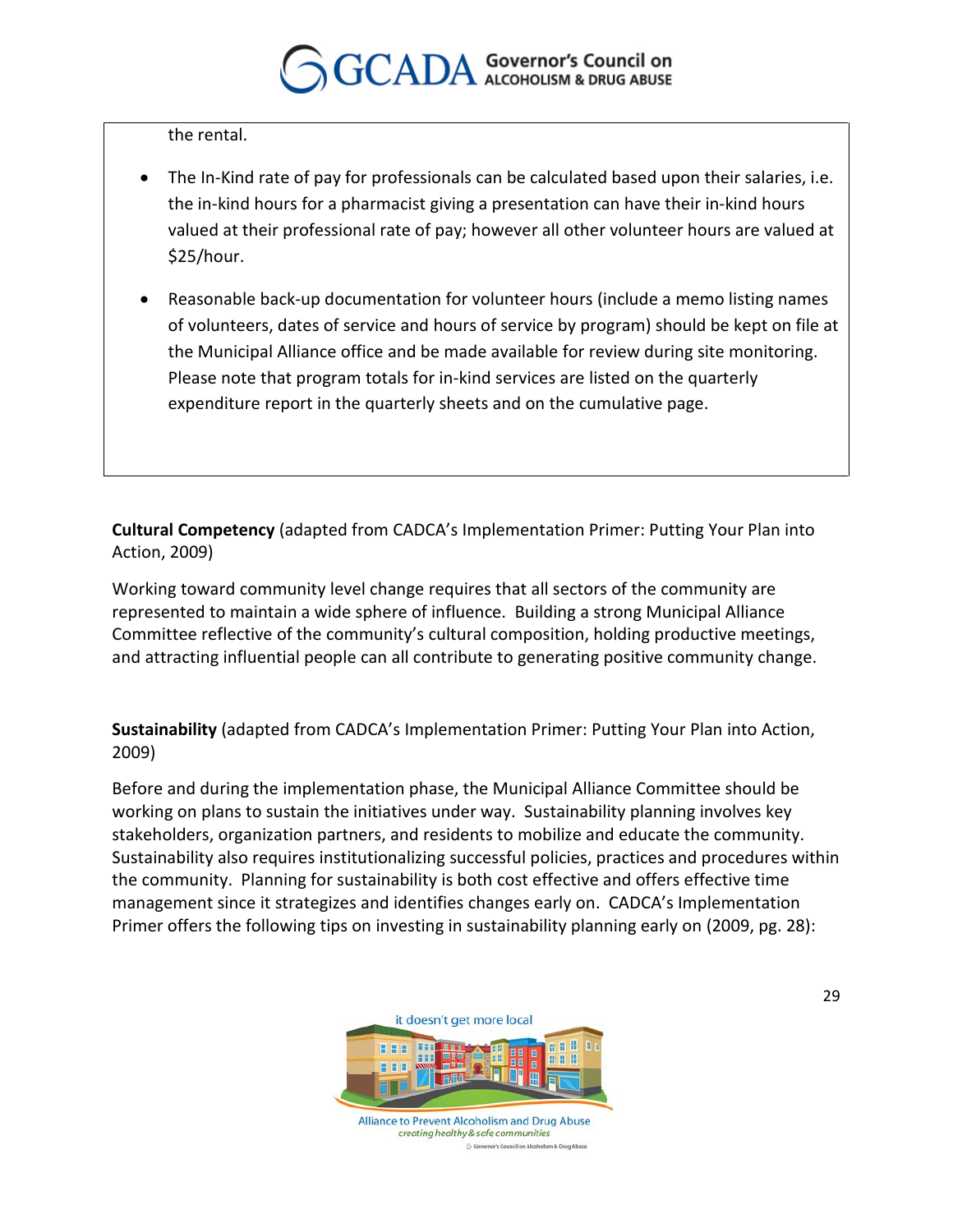- Give your Alliance the time it needs to solve the problem you have identified. It is unlikely that the priority problem that the Municipal Alliance is targeting will be resolved in one to two years. Often a full solution may not occur for quite some time and the Municipal Alliance will want to be around to see it through.
- Figure out how to get from having an initiative with little structure and an uncertain future to a well-respected and reliable initiative with the structure and legitimacy it needs to keep it going for many years.
- Focus on the steps necessary to achieve an initiative that has lasting impact.

By developing strong partnerships, establishing and generating resources, and thoughtful planning, the Municipal Alliance can develop a healthy and safe community.

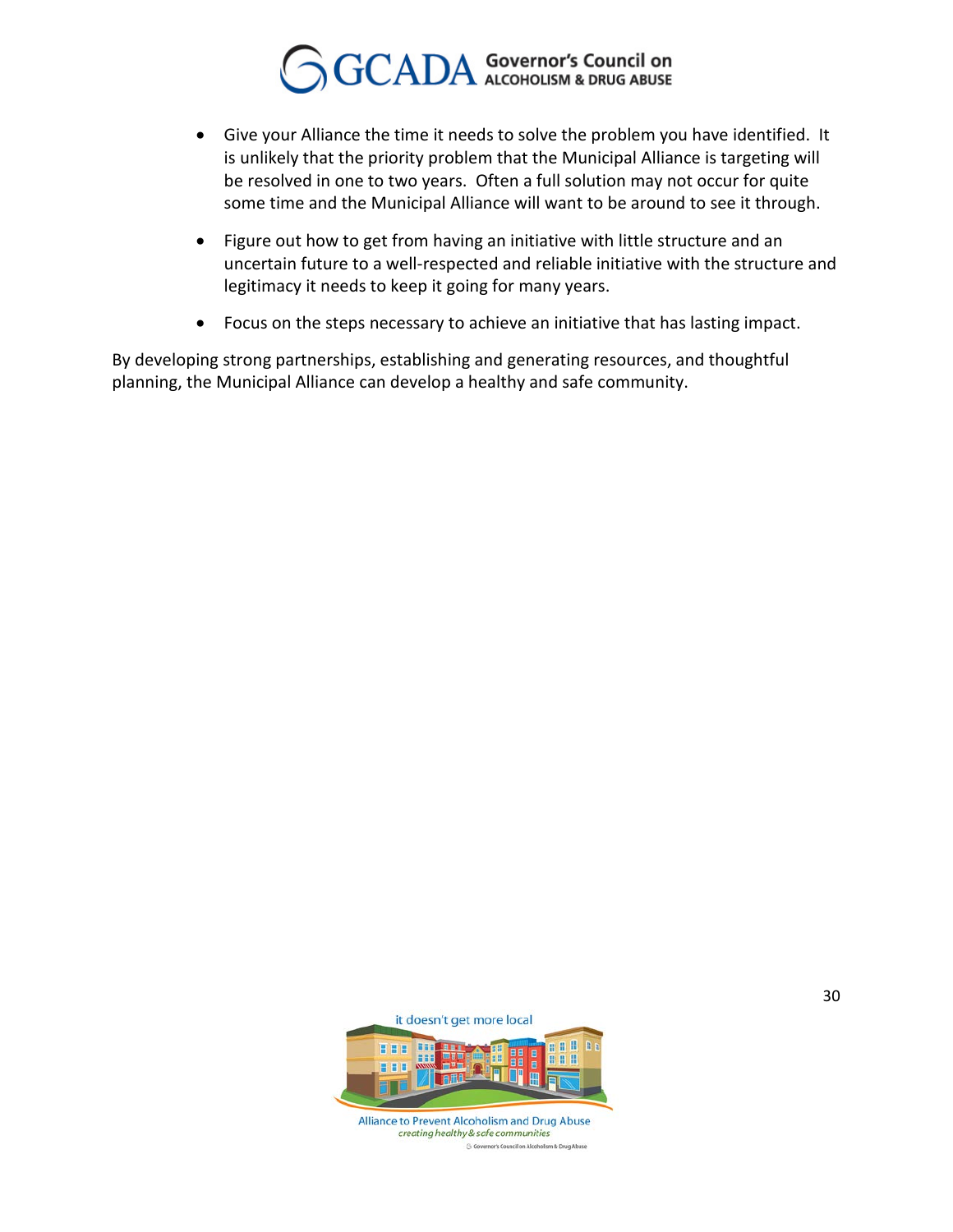

#### *<sup>U</sup>***MUNICIPAL ALLIANCE EVALUATION**

Evaluation is the Alliance's planned and careful use of information to understand the Alliance's work and its relationship to its goals. Evaluation can be used to show the Alliance members and community stakeholders, the challenges, successes, and accomplishments achieved in the community. It strengthens accountability and promotes sustainability.

In order to evaluate the Alliance's interventions for its effectiveness, it is important to understand the different elements of evaluation and the connection to the Alliance's logic model. There are five elements to evaluation: process, short-term, intermediate, long-term outcomes and long-term impact evaluation. All elements are necessary to achieve long-term effectiveness and sustainability over the course of the grant cycle.

#### **Reviewing the Five Elements of Evaluation**

**Process Evaluation** (Start of the program to year 1):

Process evaluation looks at the delivery of the intervention. It is used to determine if the target audience was reached, if the Alliance stakeholders were engaged, and if the intervention/program was delivered as intended. This is the first step in evaluating an intervention's effectiveness since it is conducted as the program is occurring. Questions that process evaluation should answer are:

- Who delivered the program? Was it the person originally identified to run the program?
- Was the program delivered as planned? Did it run for the intended number of sessions?
- Was the target audience reached?
- Were Alliance stakeholders engaged? Did they have input into the intervention/program?
- Were the participants satisfied with the intervention/program?

Ways to measure this information may include:



creating healthy & safe communities GG nor's Council on Alcoholism & Drug Ab 31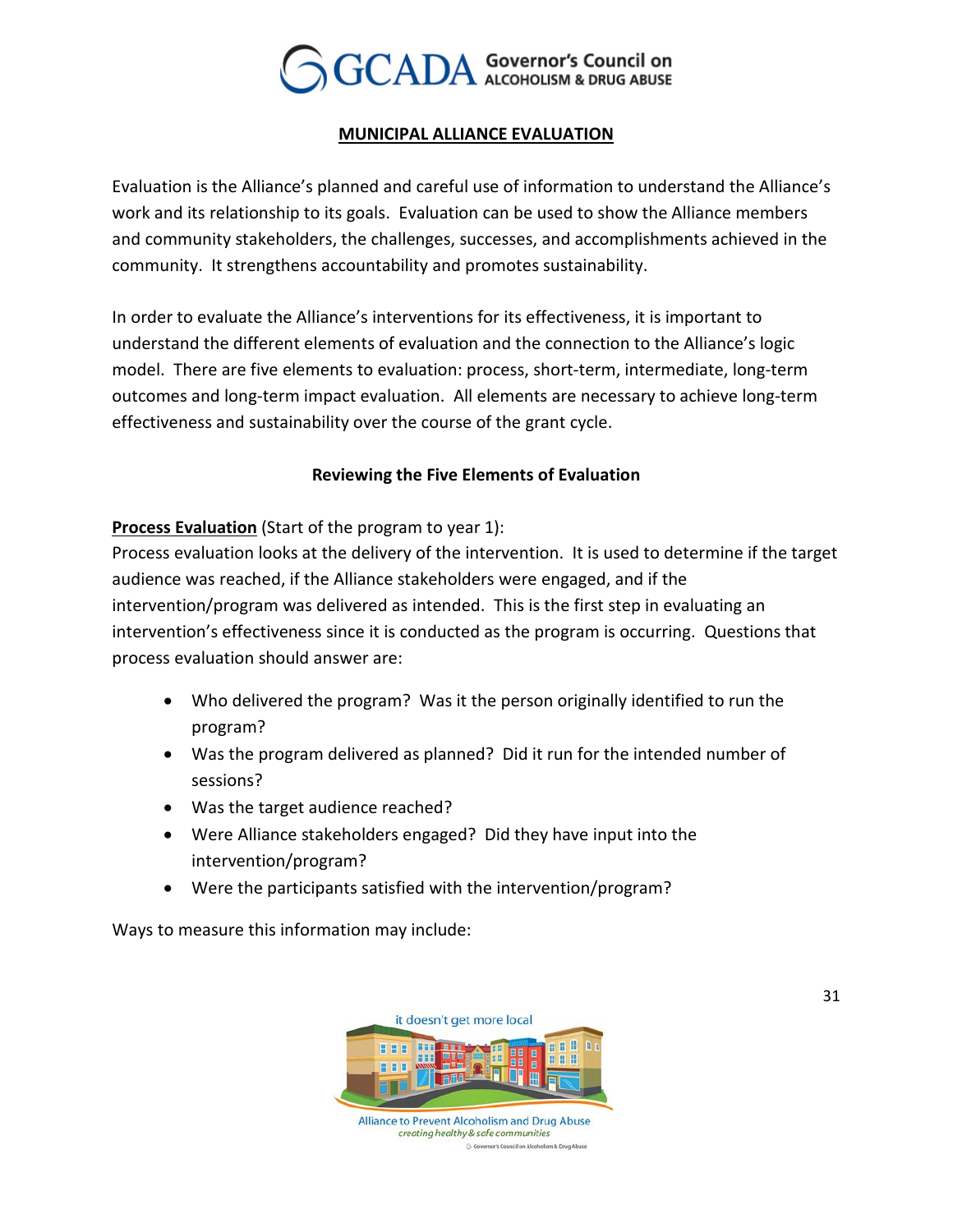

*Program and direct service change: Community-level change:*

| Attendance logs for each session | Survey for Alliance members to ensure<br>$\bullet$<br>the Alliance structure is sound and able<br>to provide the intervention |
|----------------------------------|-------------------------------------------------------------------------------------------------------------------------------|
| Alliance meeting minutes         | Survey Alliance members to ensure<br>٠<br>they feel they have a real and<br>equitable voice                                   |
| Participant satisfaction surveys | Key informant interviews                                                                                                      |

#### **Short Term Outcomes** (during year 1 through year 5):

Short-term evaluation determines if the intervention/program has met its intended goal of changing attitudes, knowledge or skills within the population it is serving. The data used to determine short-term outcomes should be accessible within 1-3 years of the intervention's start date. Questions that short-term evaluations should answer are:

- Did the intervention/program change attitudes, knowledge or skills of the participants?
- Was the change as expected prior to the program start?
- Is the intervention/program doing what it intended to do?

Ways to measure this information may include:

*Program and direct service change: Community-level change:*

| Interviews/focus groups with<br>instructors and participants            | • List policy changes that have occurred                               |
|-------------------------------------------------------------------------|------------------------------------------------------------------------|
| Pre/Post tests or questionnaires<br>$\bullet$                           | List any community change practices<br>$\bullet$<br>that have occurred |
| Photographs documenting the change<br>(i.e. changes in physical design) | List resources generated and media<br>outlets that have been utilized  |

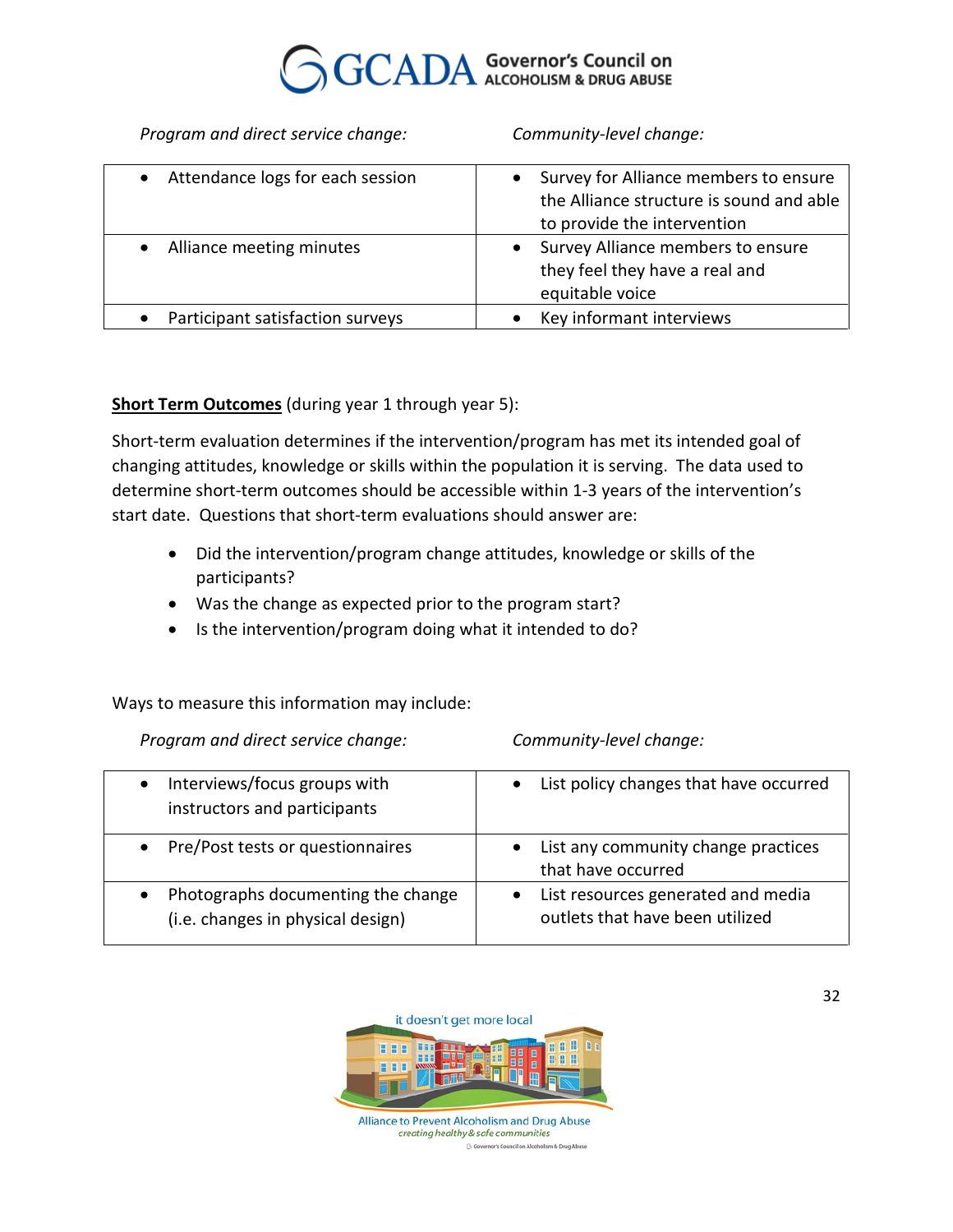#### **Intermediate Outcomes** (after year 2 and through year 5):

Intermediate evaluation determines if the intervention is making a difference in the problems detailed in the Alliance's local conditions identified on the logic model. The data used to determine intermediate outcomes should be accessible by year two of the intervention's start date. Questions that intermediate evaluations should answer are:

- Is there a positive result in achieving the intended objective outlined for the local condition being addressed by this intervention/program?
- Is the local condition improving? If so, how?
- Do the data sets defining the local conditions show the results of the positive outcomes?

Ways to measure this information must include:

• Comparing the data used to substantiate the local condition with the most current data available from that same data source (i.e. 2012 data from the Substance Abuse Overview detailing the number of juveniles seeking treatment for alcohol compared with 2014 data from the Substance Abuse Overview detailing the same).

#### **Long Term Outcomes** (After year 3 through year 5):

Long-term evaluation determines if the changes in the local conditions are affecting the root cause and ultimately reducing the problem as identified in the problem statement on the Alliance's logic model. This includes evaluating the goal stated for the root cause by retrieving the current version of the data used to substantiate the root cause. This data should be accessible by year five of the Alliance's origination of the logic model.

Long-term outcomes will not be tied to any one intervention/program but should be the result of multiple interventions/programs targeting the same root cause. Questions that long-term evaluations should answer are:

- Is there a positive result in achieving the intended goal outlined for the root cause?
- Is the root cause improving? If so, how?
- Do the data sets defining the root cause show the results of the positive outcomes?

Ways to measure this information must include:



GG nor's Council on Alcoholism & Drug Abuse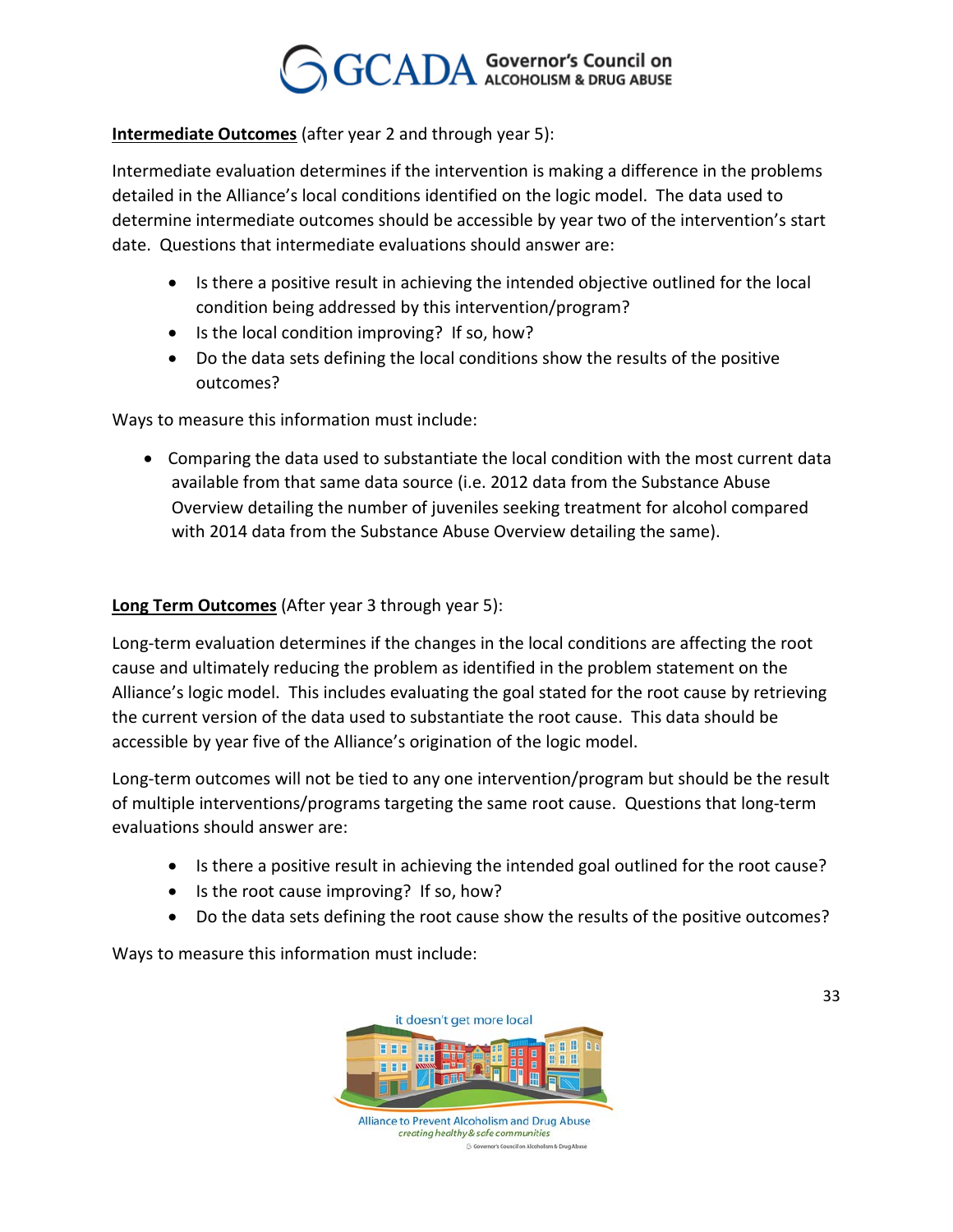• Comparing the data used to substantiate the root cause with the most current data available from that same data source (i.e. 2012 data from the Substance Abuse Overview detailing the number of juveniles seeking treatment for alcohol compared with 2014 data from the Substance Abuse Overview detailing the same).

#### **Long Term Impact** (After year 5):

Long-term impact identifies if a change has been made in the problem and the priority as detailed on the Alliance's logic model. Long-term impact occurs over a 5-10 year period and considers the long-term health and social consequences to the community. Long-term impact is determined when the Alliance conducts another needs assessment process in preparation for the next grant cycle.

Questions to determine long-term impact are:

- Is there a positive result in tackling the problem identified in the problem statement?
- Has the problem improved? If so, how?
- Do the data sets defining the problem show the results of the positive impact?

Ways to measure this information must include:

• Comparing the data used to substantiate the problem with the most current data available from that same data source (i.e. 2012 data from the Substance Abuse Overview detailing the number of juveniles seeking treatment for alcohol compared with 2014 data from the Substance Abuse Overview detailing the same).

#### **Cultural Competency**

According to the American Evaluation Association, "Cultural competence… represents the intentional effort of the evaluation team to produce work that is valid, honest, respectful of stakeholders, and considerate of the general public welfare." (Retrieved from *<http://www.eval.org/p/cm/ld/fid=92> on July 24, 2013). Evaluation must take into account the* diversity of the community and produce measurement tools that are culturally relevant to the population being served. The American Evaluation Association recommends taking the following into consideration (see citation above for reference):